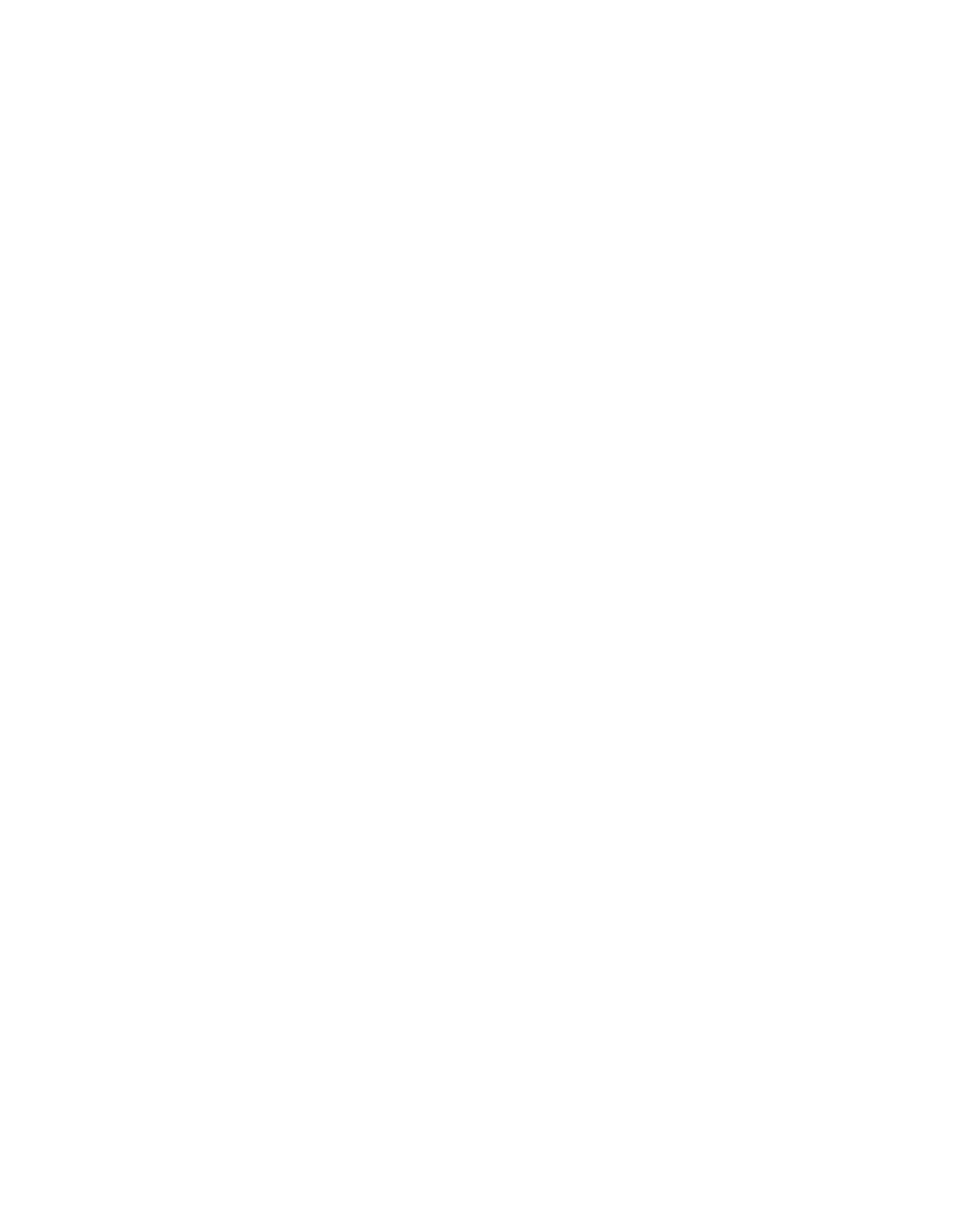# **TABLE OF CONTENTS**

| <b>Section</b>                                                | <b>Page Number</b> |
|---------------------------------------------------------------|--------------------|
| SECTION 1 - GENERAL INFORMATION ABOUT THE GULF COAST CLAIMS   |                    |
|                                                               |                    |
|                                                               |                    |
|                                                               |                    |
|                                                               |                    |
|                                                               |                    |
|                                                               |                    |
|                                                               |                    |
|                                                               |                    |
|                                                               |                    |
|                                                               |                    |
| SECTION 11 - LOSS OF SUBSISTENCE USE OF NATURAL RESOURCES  21 |                    |
|                                                               |                    |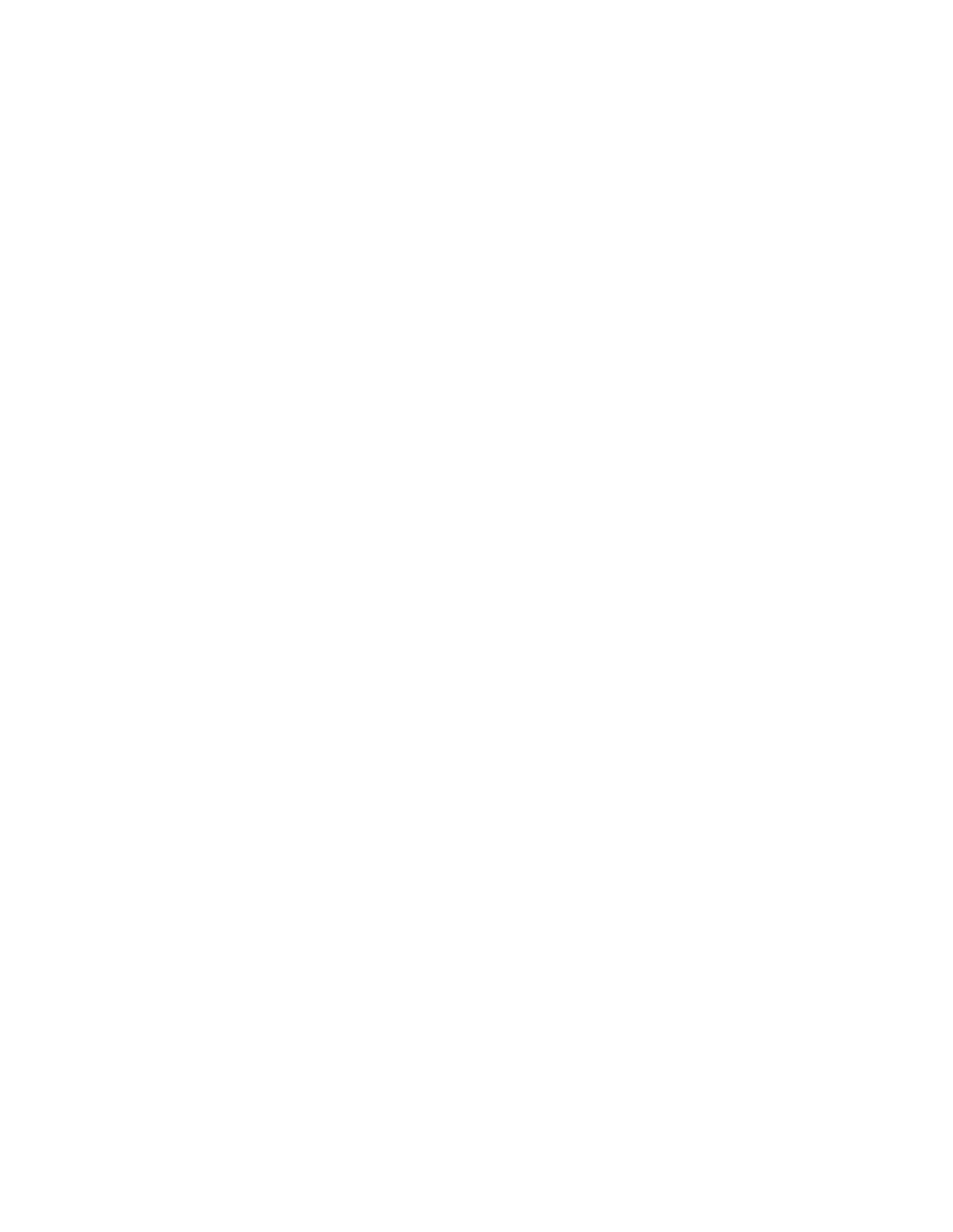# **SECTION 1 – GENERAL INFORMATION ABOUT THE GULF COAST CLAIMS FACILITY**

## **1.1 What is the Gulf Coast Claims Facility?**

The Gulf Coast Claims Facility ("GCCF") is an independent claims facility for submission and resolution of claims of Individuals and Businesses for costs and damages incurred as a result of the oil discharges due to the Deepwater Horizon incident on April 20, 2010 ("the Spill"). BP has agreed to contribute funds to an escrow account to be used to pay claims submitted to the GCCF. The GCCF is administered by Kenneth R. Feinberg (the "Claims Administrator"), a neutral fund administrator responsible for all decisions relating to the administration and processing of claims by the GCCF.

## **1.2 The Claims Administrator is being paid by BP, can I trust him to be fair?**

The Claims Administrator is an independent, neutral fund administrator. BP provides the funding for the GCCF, including the Claims Administrator's fees and expenses. The Claims Administrator does not report to BP and BP does not control his decisions in any way.

## **1.3 Will BP decide my claim?**

No. The GCCF, an independent, neutral administrator, will decide your claim. BP will have no input on the decision.

## **1.4 I already submitted a claim through BP. What should I do?**

If you have previously filed a claim with BP your information will be transferred to the GCCF. **You must complete a GCCF Claim Form if you intend to apply to receive Emergency Advance Payments or a Final Payment for your damages or losses through the GCCF.**  You will be assigned a new GCCF Claimant Identification Number.

## **1.5 Can I still file a claim with BP?**

No. As of August 23, 2010, all claims must be filed with the GCCF. The GCCF has replaced the BP claims process. Individuals and Businesses should no longer present claims to BP.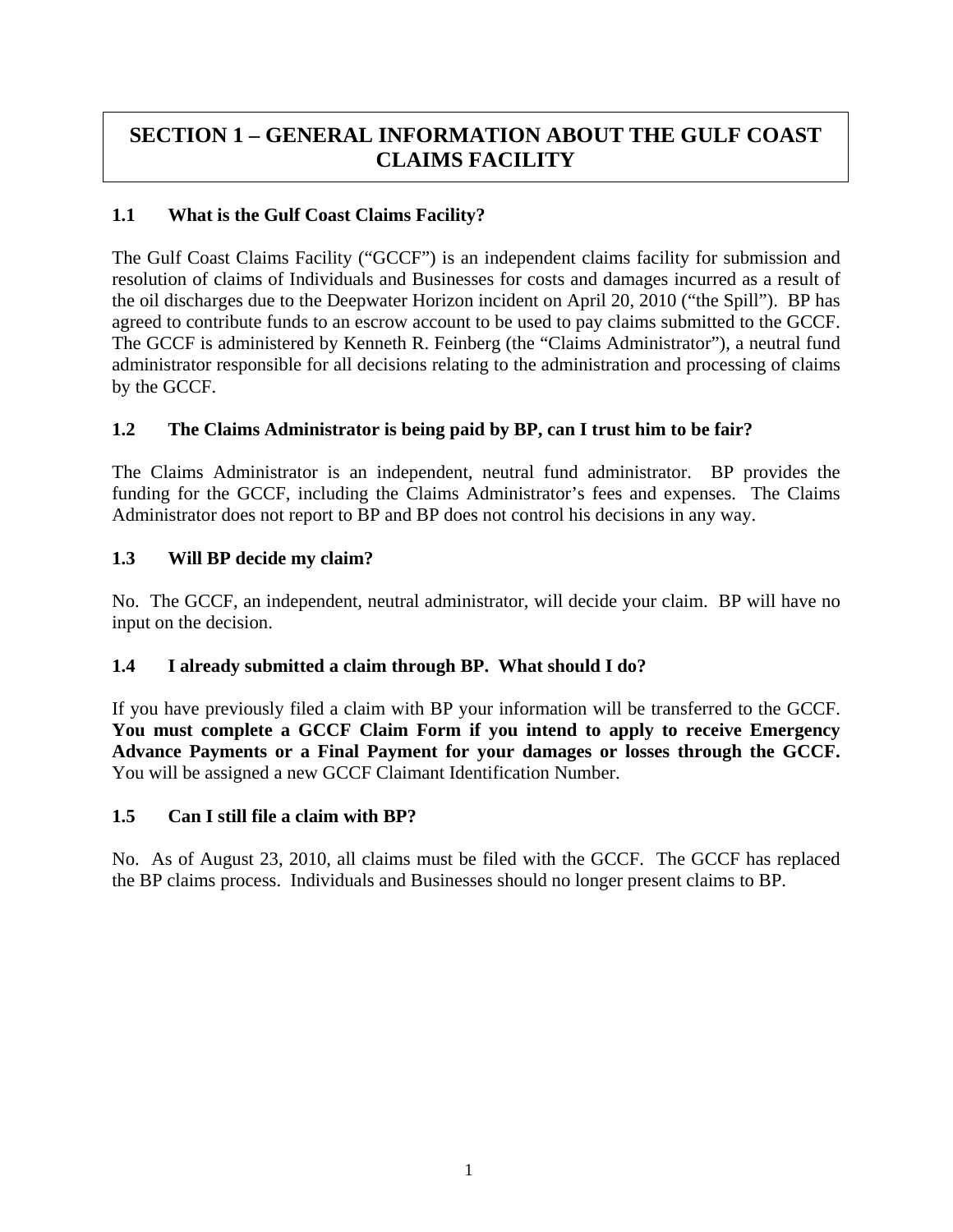## **SECTION 2 – RESOURCES TO ASSIST CLAIMANTS**

#### **2.1 How do I get help completing my Claim Form?**

If you need help to complete your Claim Form, you may do one of the following:

(1) *Visit one of the GCCF Claims Site Offices***.** You may obtain a list of the Claims Site Offices near you by visiting www.GulfCoastClaimsFacility.com or by calling:

Toll Free Number: 1-800-916-4893. TTY: 1-866-682-1758.

- (2) *Call our Toll Free helpline.* The Toll Free Number is listed above.
- (3) *Email us your questions. You may email us at: info@gccf-claims.com.*

#### **2.2 English is not my first language. Are there translation services available?**

You can call the Toll Free Number 1-800-916-4893 and ask for assistance in another language. In addition, translators in the following languages are available at these Claims Site Offices:

#### (1) **For Spanish**:

Bayou LaBatre, AL Biloxi, MS Clearwater, FL Cut Off, LA Gretna, LA Gulf Breeze, FL Hammond, LA Houma, LA Lafitte, LA Mobile, AL New Iberia, LA Orange Beach, AL Pointe A La Hache, LA Santa Rosa, FL Venice, LA

#### (2) **For Vietnamese:**

Bayou LaBatre, AL Bay St. Louis, MS; Biloxi, MS Gretna/Belle Chase, LA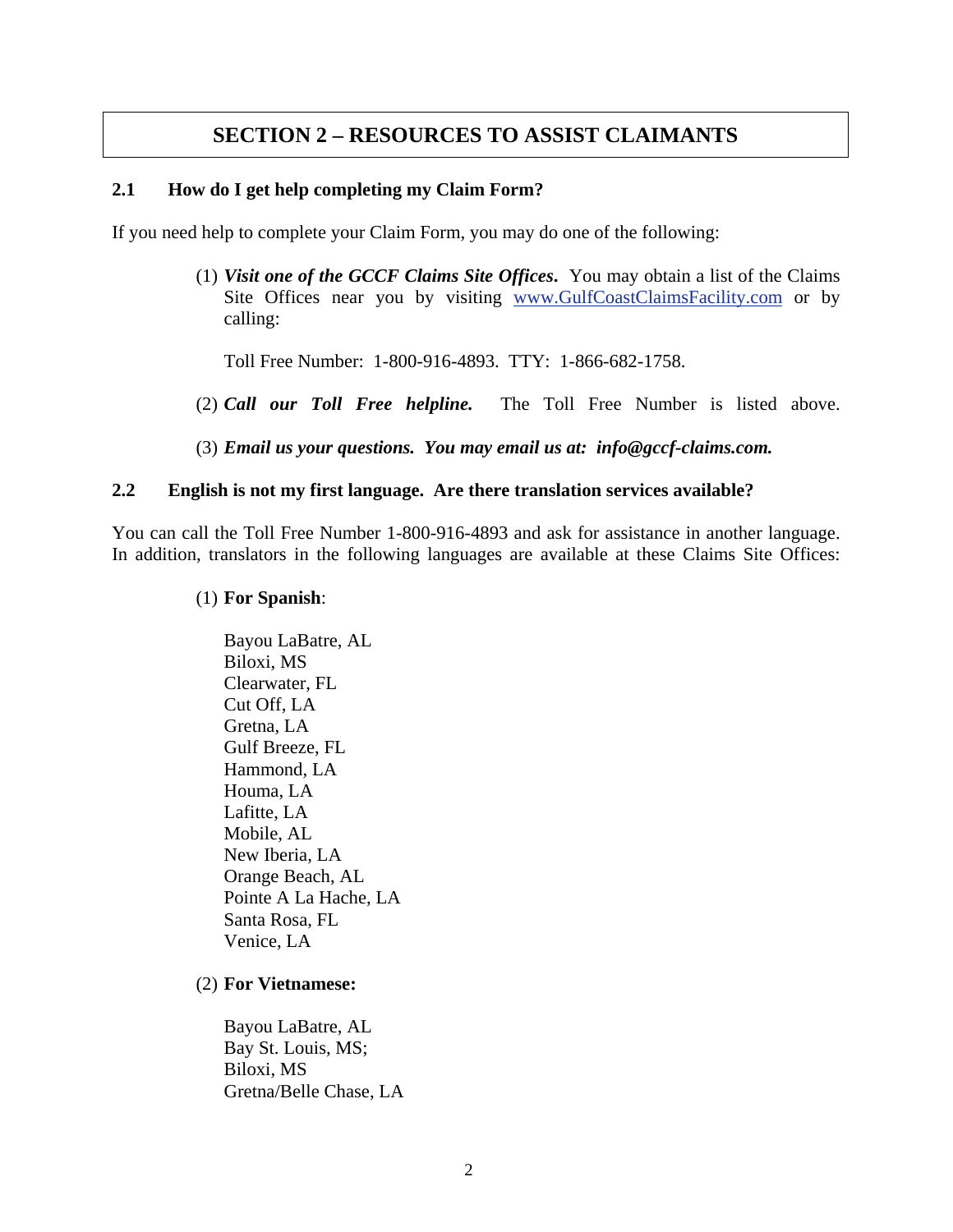Hammond, LA Houma, LA Mobile, AL New Orleans, LA Pascagoula, MS Venice, LA

## (3) **For Khmer** (Official Language of Cambodia):

Venice, LA

## **2.3 Are Claim Forms available in other languages?**

Yes. Claim Forms are available in Spanish, Vietnamese and Khmer. To access these Claim Forms, visit: www.GulfCoastClaimsFacility.com. For additional assistance call the Toll Free Number 1-800-916-4893 (you will be prompted for multilingual telephone assistance). TTY: 1- 866-682-1758.

## **2.4 Do I need to hire a lawyer to help me with my claim?**

You do not have to hire a lawyer to submit a claim to the GCCF. You do have the right to be represented by a lawyer of your choosing.

If you are represented by a lawyer, the GCCF will communicate with your lawyer rather than directly with you.

## **2.5 Are the fees attorneys can charge limited by law or the GCCF?**

Attorneys' fees are not limited by the GCCF. If you want to know whether there any are restrictions on attorneys' fees in your jurisdiction, contact a local bar association.

## **2.6 What should I do if I have information about a potentially fraudulent claim?**

You should call the Department of Justice National Center for Disaster Fraud hotline number: 877-623-3423.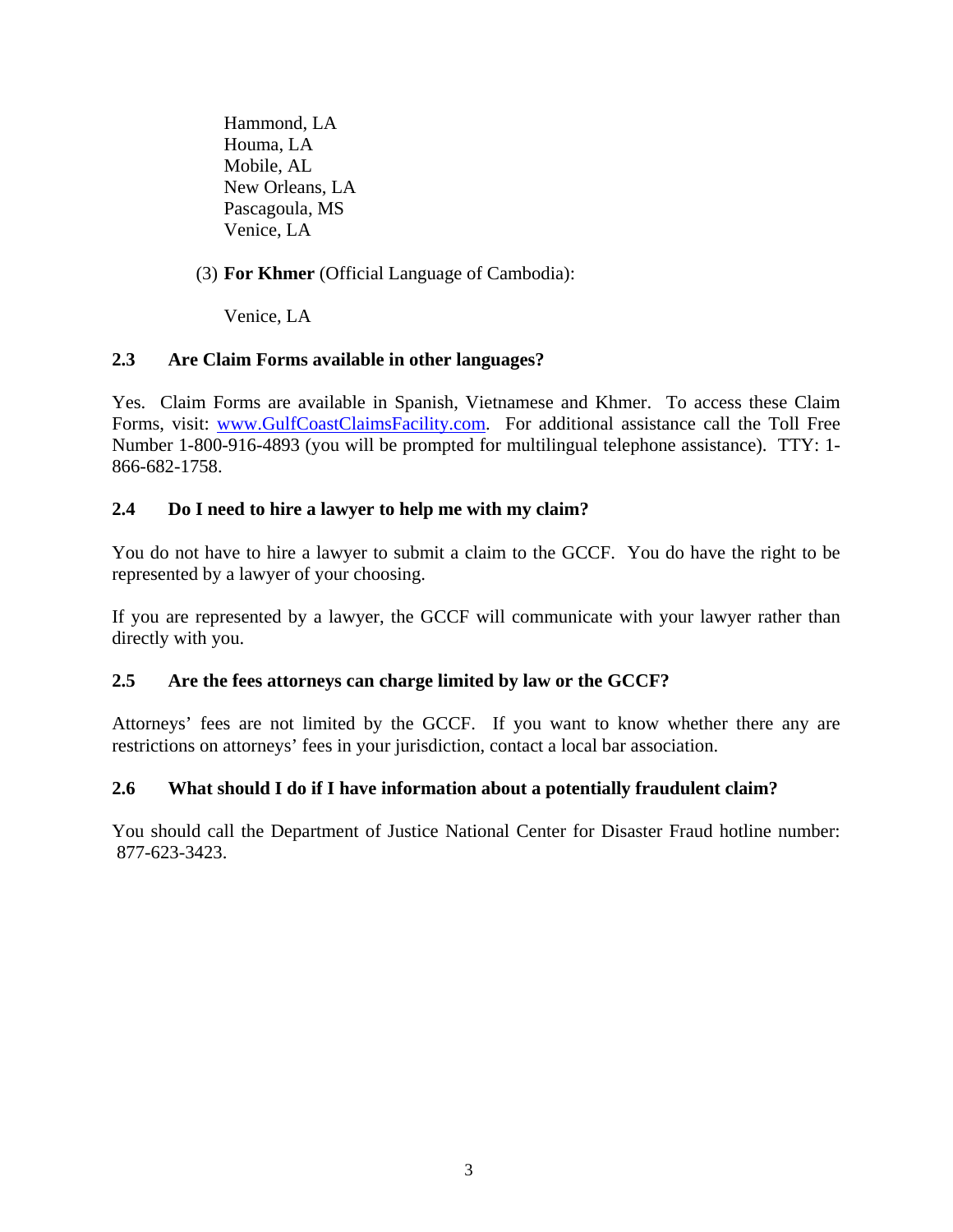# **SECTION 3 – WHO MAY FILE A CLAIM**

## **3.1 Who is an Eligible claimant?**

Individuals and Businesses that have incurred damages as a result of the Spill may submit a claim to the GCCF for Removal and Clean Up Costs, Damage to Real or Personal Property, Lost Earnings or Profits, Loss of Subsistence Use of Natural Resources, or Physical Injury or Death.

## **3.2 Do I have to live in the Gulf region to make a claim?**

No. Any Individual or Business may submit a claim to the GCCF for costs and damages incurred as a result of the oil discharges from the Spill. However, to receive payment from the GCCF, your costs and damages must have been proximately caused by the Spill and must not be too remote in time or place from the Spill.

## **3.3 Do I waive my legal rights by filing a claim?**

No. You do not waive or release any legal rights by filing a claim for Emergency Advance Payments with the GCCF. If you apply for Final Payment and the GCCF finds that you are eligible for Final Payment then you will be required to sign a Release to receive a Final Payment.

## **3.4 If I have already filed a lawsuit, can I file a claim with the GCCF?**

Yes. You may file a claim with the GCCF regardless of whether you have filed a lawsuit or not.

## **3.5 If I have filed a claim and received payments from BP, can I file a claim with the GCCF?**

Yes. However, any payments you previously received from BP will be subtracted from the amount of any Final Payment from the GCCF for which you may be eligible.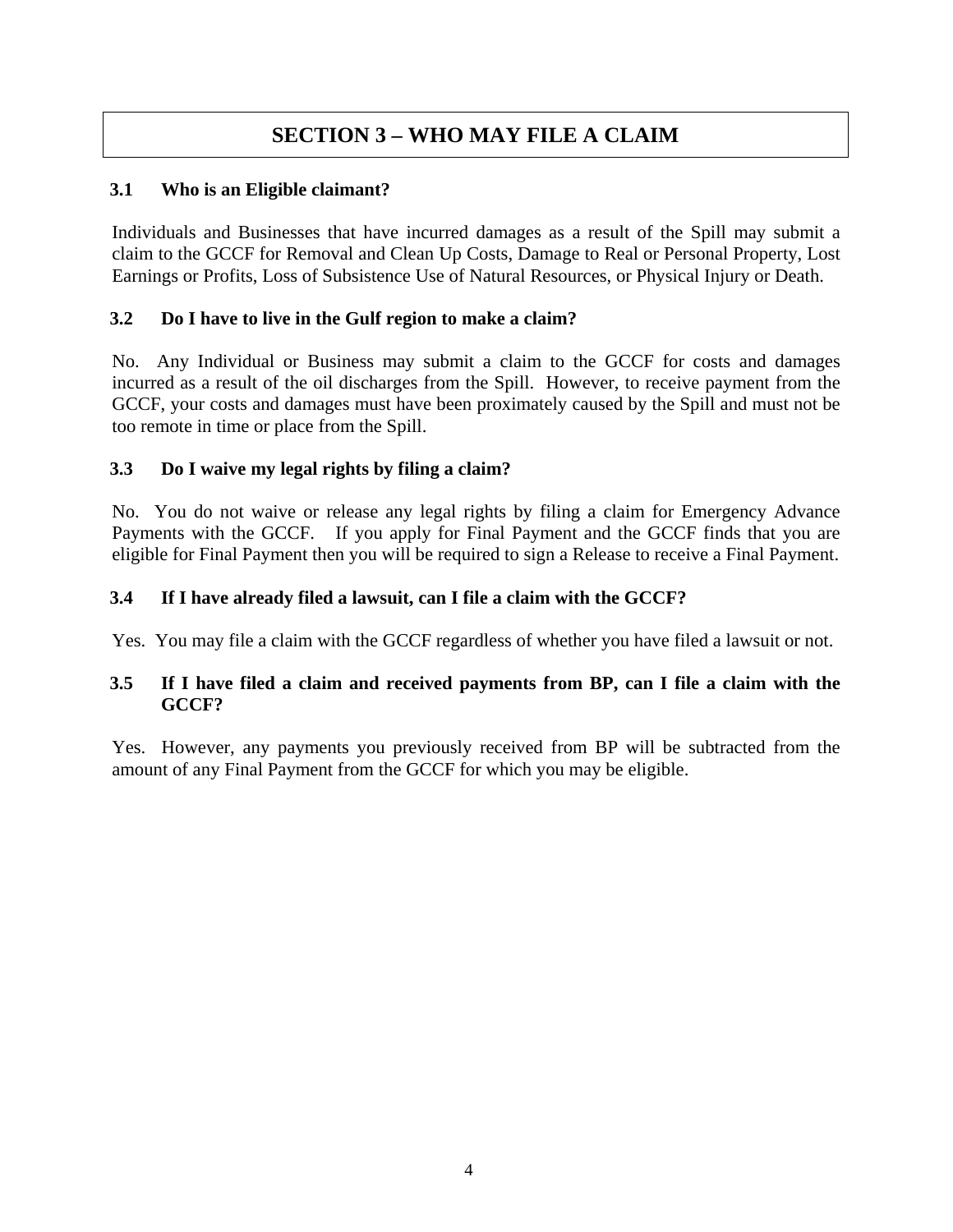## **SECTION 4 – HOW TO FILE A CLAIM**

#### **4.1 How do I get the Claim Form? Where do I submit the Claim Form when complete?**

You can obtain and submit a Claim Form and supporting documentation in any one of the following ways:

- (1) *Through the Website***:** You can complete the Claim Form online by going to the www.GulfCoastClaimsFacility.com website and selecting "Claim Form." The online instructions will tell you how to complete a Claim Form and how to submit the form and the supporting documents online.
- (2) *By Visiting a GCCF Claims Site Office***:** You can complete a Claim Form and submit documents in person at one of the GCCF Claims Site Offices, where a Claims Evaluator will help you fill out the form. You may obtain a list of the GCCF Claims Site Offices near you by visiting www.GulfCoastClaimsFacility.com or by calling the GCCF toll free number, 1- 800-916-4893. TTY: 1-866-682-1758.
- (3) *By Telephone***:** You can get a Claim Form by calling the GCCF toll free number, 1-800-916-4893. TTY: 1-866-682-1758. Staff members are available to take your call at this number 24 hours a day, seven days a week. You will be asked for your name and address. The GCCF will mail you a Claim Form for you to fill out and sign. Then you can submit your Claim Form and supporting documents in one of these ways:
- (4) *By Regular Mail***:**

Gulf Coast Claims Facility Kenneth R. Feinberg, Administrator P.O. Box 9658 Dublin, OH 43017-4958

(5) *By Overnight, Certified or Registered Mail***:** 

Gulf Coast Claims Facility Kenneth R. Feinberg, Administrator 5151 Blazer Pkwy. Suite A Dublin, OH 43017

(6) *By Fax***:** You can fax your completed Claim Form and documents to the GCCF at 1-866-682-1772.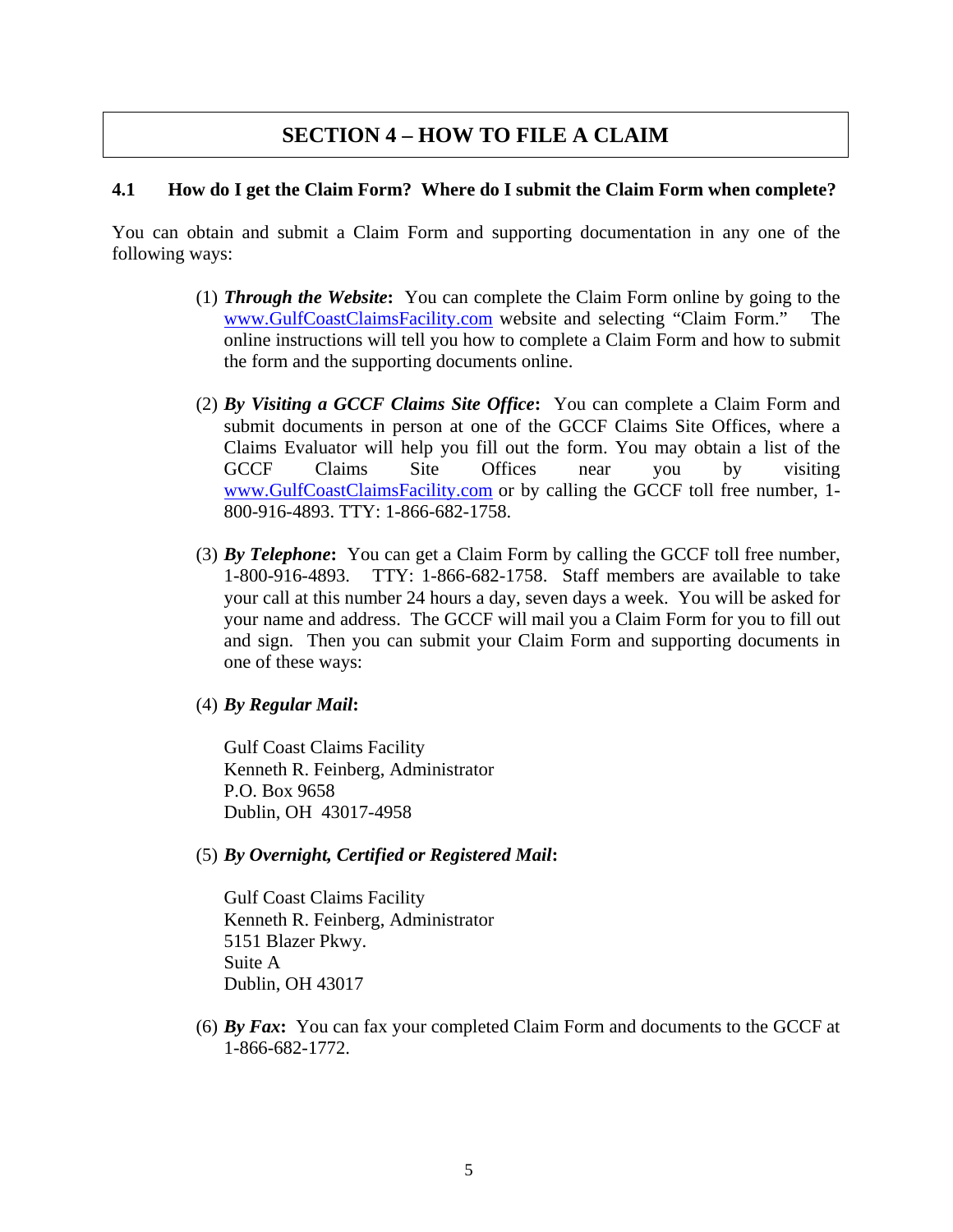(7) *By Email***:** You can scan your completed Claim Form and documents and email PDF files to the GCCF at info@gccf-claims.com.

## **4.2 When should I file a Claim?**

If you seek an Emergency Advance Payment, you should complete a Claim Form as soon as you have gathered the necessary documentation to support your claim. You may submit a claim seeking an Emergency Advance Payment through November 23, 2010. You may submit a claim for Final Payment through August 23, 2013.

## **4.3 Does it cost anything to file a claim?**

No.

## **4.4 What types of documents do I need to submit with my Claim Form?**

You must provide documentation or evidence of the damage or injury for each type of damages claimed. Exhibit A to the Claim Form provides a list of the documents that will support your claim and specifies which documents are required for Emergency Advance Payments for each type of damages claimed.

## **4.5 Can I submit photographs or videos in support of my claim?**

Yes. You can submit photographs and videos in support of your claim.

## **4.6 What if I need more space to write on the Claim Form?**

If you need additional space for one or more of the sections in the Claim Form, photocopy the section before completing it and make as many copies as you need. You must attach these copies to your Claim Form. Include your name, address and Claimant Identification Number on all pages you submit. If you do not have a Claimant Identification Number, include your Social Security Number or Employer Identification Number on all pages you submit.

## **4.7 How will I know that the GCCF has received my claim?**

You will receive a confirmation from the GCCF that will confirm your claim submission and tell you the unique 9-digit Claimant Identification Number that is assigned to your claim. The GCCF will enter for processing all submitted Claim Forms, regardless of the method of submission, into the GCCF central database.

## **4.8 What happens after I submit the Claim Form?**

The GCCF will process your claim for the costs or damages as submitted on your Claim Form. You will receive written notice regarding any action taken on your claim, including approved amounts, deficiencies, requests for additional documentation, and denied claims.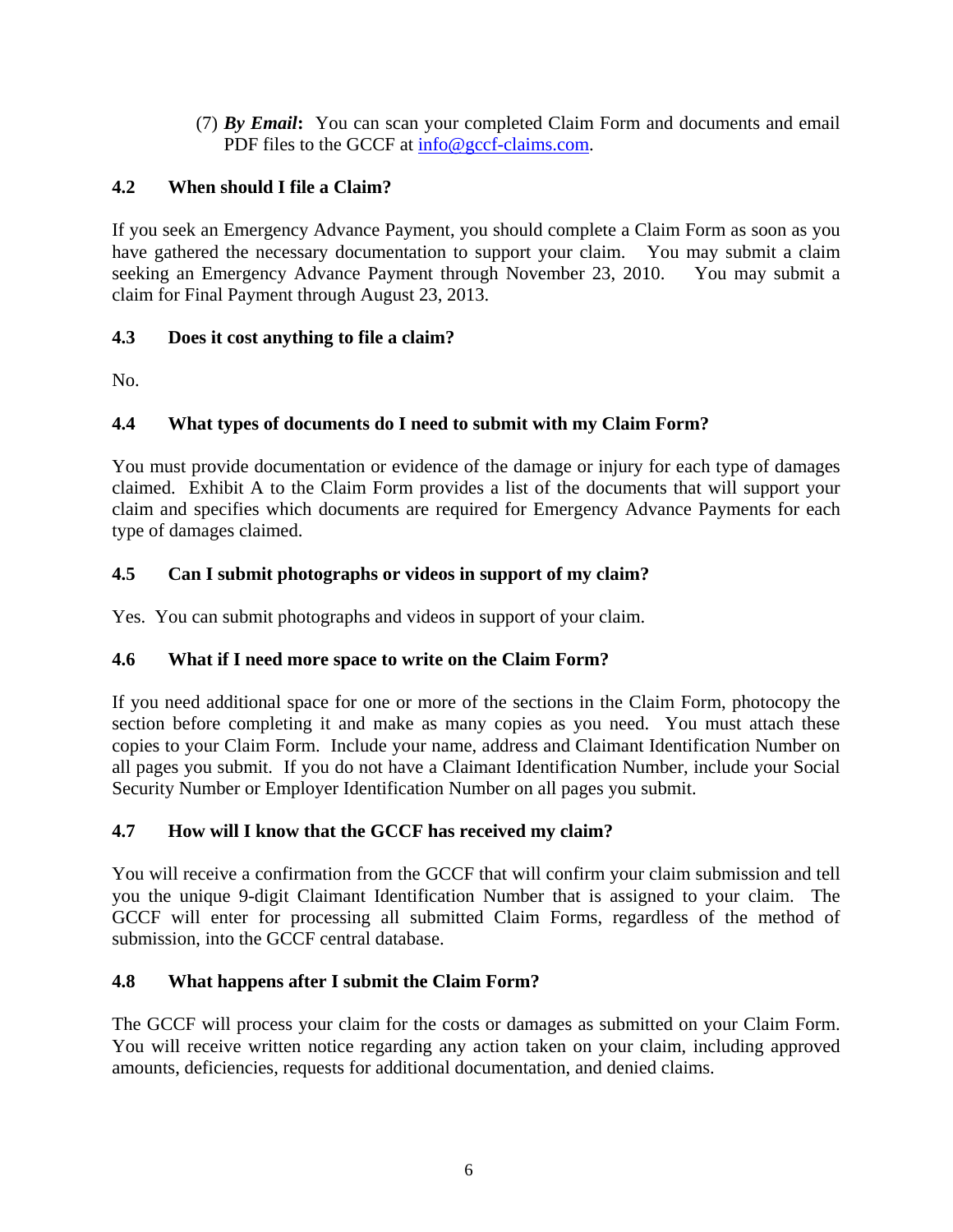#### **4.9 How will I know that my Claim Form is complete?**

If you have made a claim for an Emergency Advance Payment, the GCCF will notify you by email or written notice if your claim is incomplete and will tell you what documentation is needed to evaluate and complete the claim. If your claim for an Emergency Advance Payment is complete and eligible you will receive either a check or a wire transfer, depending on the method of payment you selected when you submitted your Claim Form.

If you have made a claim for Final Payment, the GCCF will notify you when your Claim Form and documentation are sufficiently complete for processing.

#### **4.10 How do I submit supplemental information for a claim I already filed?**

Make sure you provide your Claimant Identification Number along with any supplemental information you submit. You may submit supplemental information in the following ways:

- (1) *Through the Website***:** You can submit supplemental information electronically through the GCCF website, www.GulfCoastClaimsFacility.com by following the instructions on this link: documents/onlinesubmission.
- (2) *By Visiting a GCCF Claims Site Office***:** You can submit supplemental information to a Claims Evaluator at any of the GCCF Claims Site Offices. You may obtain a list of the GCCF Claims Site Offices near you by visiting the GCCF website www.GulfCoastClaimsFacility.com and following the links to contact us/GCCFofficelocations.
- (3) *By Regular Mail***:** You may submit supplemental information by U.S. Mail to the following address:

Gulf Coast Claims Facility Kenneth R. Feinberg, Administrator P.O. Box 9658 Dublin, OH 43017-4958

(4) *By Overnight, Certified or Registered Mail***:** You may submit supplemental information by Overnight, Certified or Registered Mail to the following address:

Gulf Coast Claims Facility Kenneth R. Feinberg, Administrator 5151 Blazer Pkwy. Suite A Dublin, OH 43017

(5) *By Fax***:** You may fax supplemental information to 1-866-682-1772.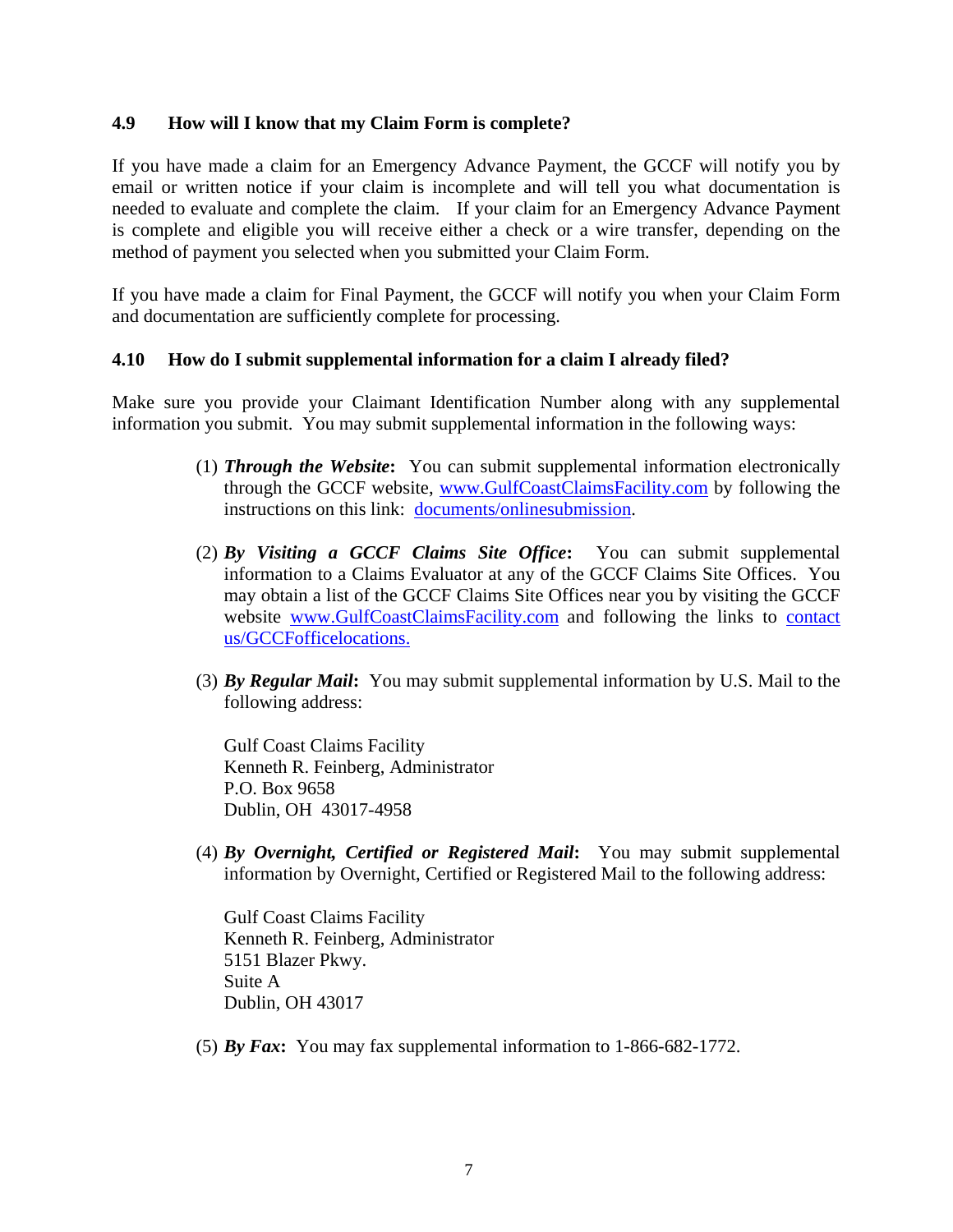(6) *By Email***:** You may submit supplemental information in a PDF file to the GCCF at info@gccf-claims.com.

#### **4.11 Can someone else talk to the GCCF about my claim?**

Yes, as follows:

- (1) *If you are represented by a lawyer.* If you are represented by a lawyer, the GCCF will communicate with your lawyer rather than directly with you. You must identify your lawyer on the Claim Form.
- (2) *If you have an Authorized Legal Representative.* An Authorized Legal Representative is a person who is authorized to act for a deceased person who was affected by the Spill, or for a person affected by the Spill who is unable to act for himself or herself. The Authorized Legal Representative must submit to the GCCF a copy of the paperwork that shows the authority to act on behalf of a person affected by the Spill, such as a power of attorney, an order appointing a guardian, letters testamentary or letters of administration for an estate.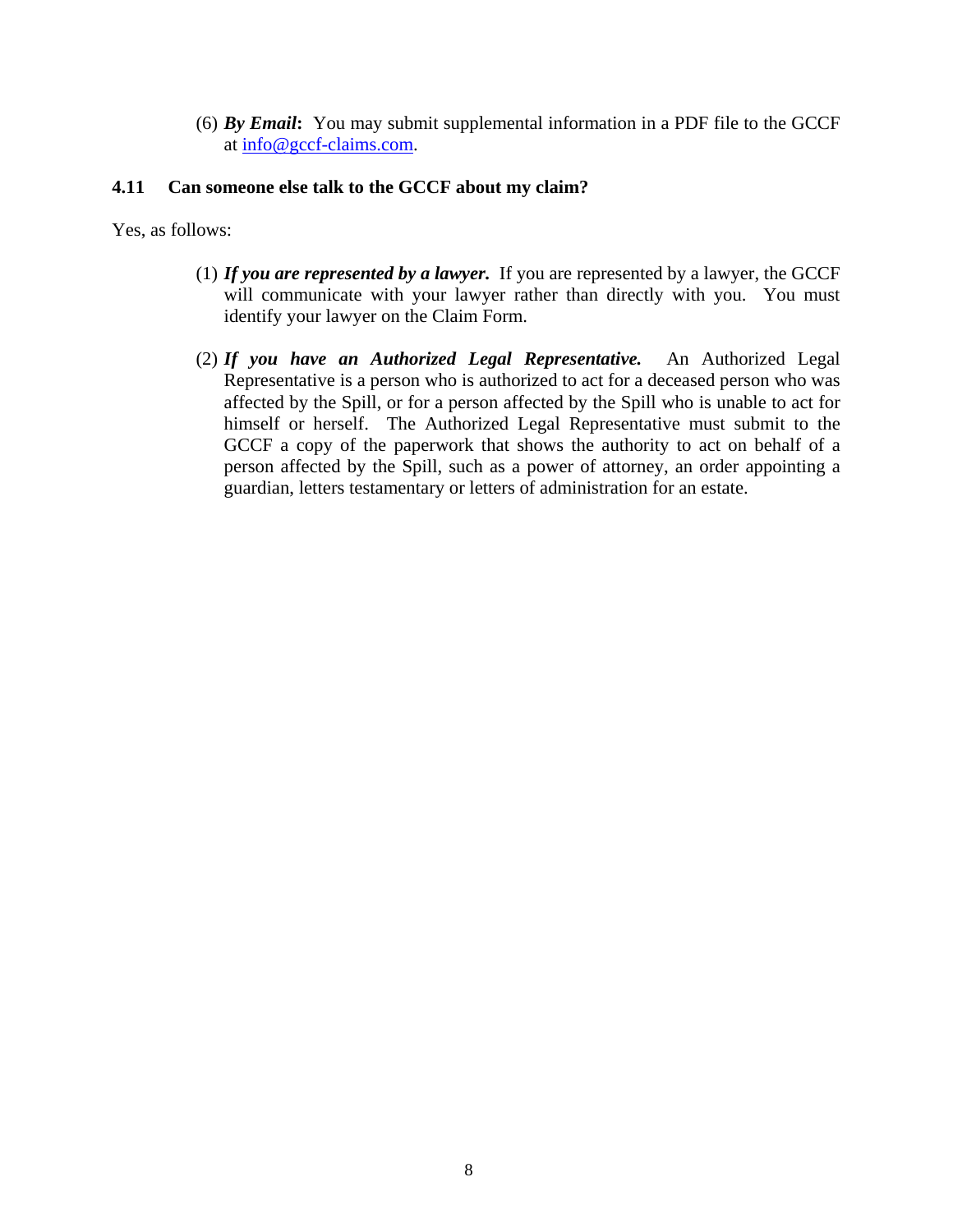# **SECTION 5 – CLAIMS FOR EMERGENCY ADVANCE PAYMENT**

## **5.1 What is an Emergency Advance Payment?**

An Emergency Advance Payment is a payment available to Individuals and Businesses that are experiencing financial hardship resulting from damages incurred by the Spill. Individuals and Businesses may request such a payment on the Claim Form. You must file for Emergency Advance Payments on or before November 23, 2010.

## **5.2 How will an Emergency Advance Payment affect my Final Payment?**

Any Emergency Advance Payments you receive will be deducted from any Final Payment you receive.

## **5.3 How do I apply for an Emergency Advance Payment?**

Fill out the Claim Form and select the appropriate box requesting an Emergency Advance Payment.

## **5.4 When can I apply for an Emergency Advance Payment?**

You may apply for an Emergency Advance Payment through November 23, 2010. The GCCF will process all claims for Emergency Advance Payments submitted on or before this deadline.

## **5.5 Will the Emergency Advance Payment be my only payment?**

An Emergency Advance Payment is an advance on the payment of your Final Claim. Once you have collected the necessary documentation and you are ready to file a Final Claim, you should complete the Final Claim Sections of the GCCF Claim Form and you may file a Final Claim for any damages or losses you have sustained.

## **5.6 Can I apply for multiple Emergency Advance Payments?**

Yes. You may apply for an Emergency Advance Payment on a monthly basis or for six months of losses. If you are submitting a claim for Emergency Advance Payments for six months you must establish that you will incur loss for the six month period. If you apply for a one-month Emergency Advance Payment and subsequently apply for an Emergency Advance Payment for another month, you must submit a Supplemental Request Form for each additional month for which you seek an Emergency Advance Payment. You may only seek payment for six months of losses if your claim is for Lost Earnings or Profits, Loss of Subsistence Use of Natural Resources, or loss of income due to Physical Injury or Death.

## **5.7 When can I expect to receive an Emergency Advance Payment, if I am eligible?**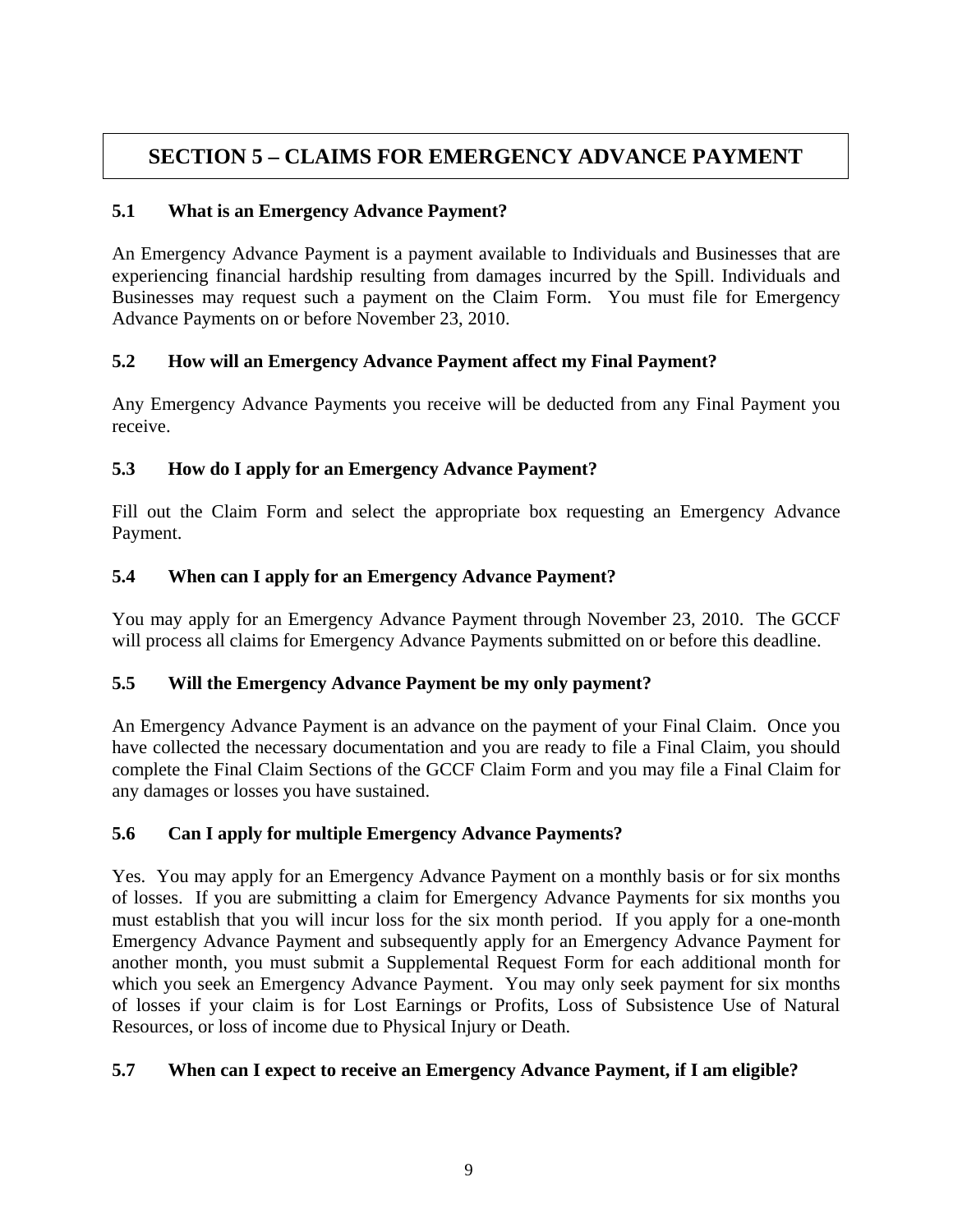Each claim for an Emergency Advance Payment for all claims, except Complex Business claims, will be evaluated preliminarily upon receipt of the completed Claim Form and complete supporting documentation. Once determination is made that the Claimant is eligible for an Emergency Advance Payment, the GCCF will issue payment within 48 hours of that determination.

## **5.8 What is the Process for Review of Business Claims for Lost Earnings or Profits?**

Business claims submitted for an Emergency Advance Payment will be evaluated preliminarily within 7 days of receipt of the completed Claim Form and complete supporting documentation to determine whether an Emergency Advance Payment is appropriate based on the information submitted. A payment will be authorized within 24 hours of the determination that the Claimant is eligible for an Emergency Advance Payment.

## **5.9 Can I still submit a claim for an Emergency Advance Payment if I do not have all of the required proof or documentation?**

You may submit a claim for an Emergency Advance Payment along with whatever documentation you have to substantiate your claim. If the GCCF needs additional documentation to evaluate your claim, you will receive a Notice Requesting Additional Documentation. The amount of Emergency Advance Payment you will receive will be determined based upon the documentation submitted to support the claim. However, if you have not provided sufficient documentation for the GCCF to evaluate your claim, your claim will be placed in inactive status and will not be processed further until you provide additional documentation.

## **5.10 If I have already provided the documents during BP's claim process, do I need to submit them again?**

No, unless the GCCF otherwise instructs you to resubmit the documents. The GCCF should have all of your previous documentation on file.

## **5.11 Do I have to sign a Release or waiver of rights in order to receive an Emergency Advance Payment?**

No. You do not have to sign a Release for Emergency Advance Payments. However, if you are seeking a Final Payment, you will have to sign a Release and Waiver before the GCCF can issue you any Final Payment.

## **5.12 If I apply for and receive an Emergency Advance Payment, do I give up my legal rights associated with the Spill?**

No. You do not waive any legal rights if you receive an Emergency Advance Payment. However, the total Emergency Advance Payments you receive will be deducted from any Final Payment you receive from the GCCF or, if you do not receive a Final Payment from the GCCF, from any other payment you receive in another legal action associated with the Spill.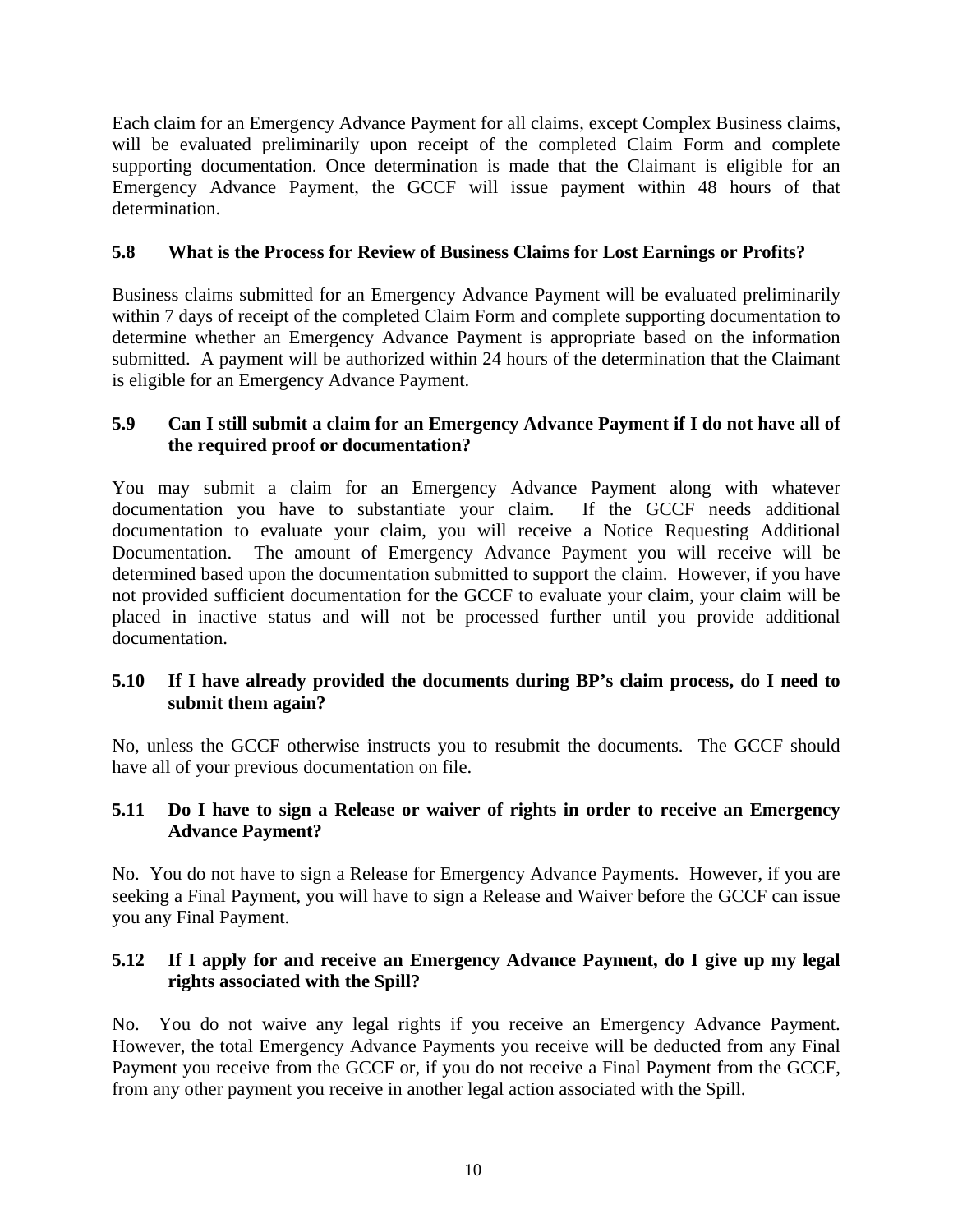## **5.13 What do I have to do to accept the GCCF decision and receive my Emergency Advance Payment?**

If you are seeking an Emergency Advance Payment, you do not need to do anything to accept the decision or receive the payment. If you are found eligible, the payment will be sent to you along with your Notice of Emergency Advance Payment Determination.

### **5.14 What do I do if I do not agree with the amount the GCCF calculates as my Emergency Advance Payment?**

The GCCF will calculate the amount of an Emergency Advance Payment according to the GCCF's established rules and guidelines that apply uniformly to all claimants. The amount is an estimate of your projected losses and will not be changed or adjusted at this time. If you disagree with the outcome on your Emergency Advance Payment claim, you can submit a claim for Final Payment and will have the opportunity to present all your arguments and any materials that you feel support your position. All such issues will be considered when reviewing the correct amount of any Final Payment for all losses.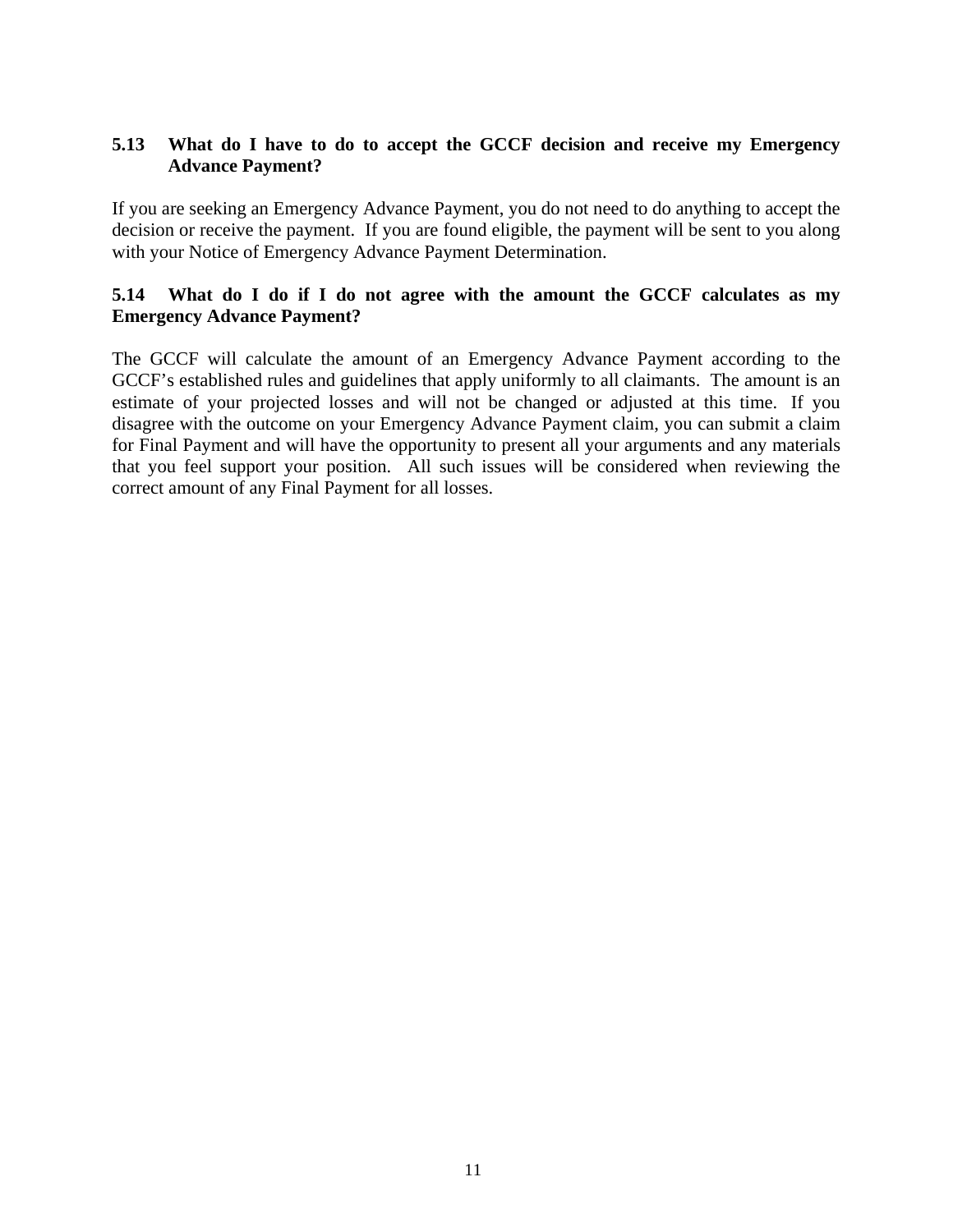# **SECTION 6 – CLAIMS FOR FINAL PAYMENT**

Frequently Asked Questions on the Final Payment Process will be posted on the GCCF website at a later date.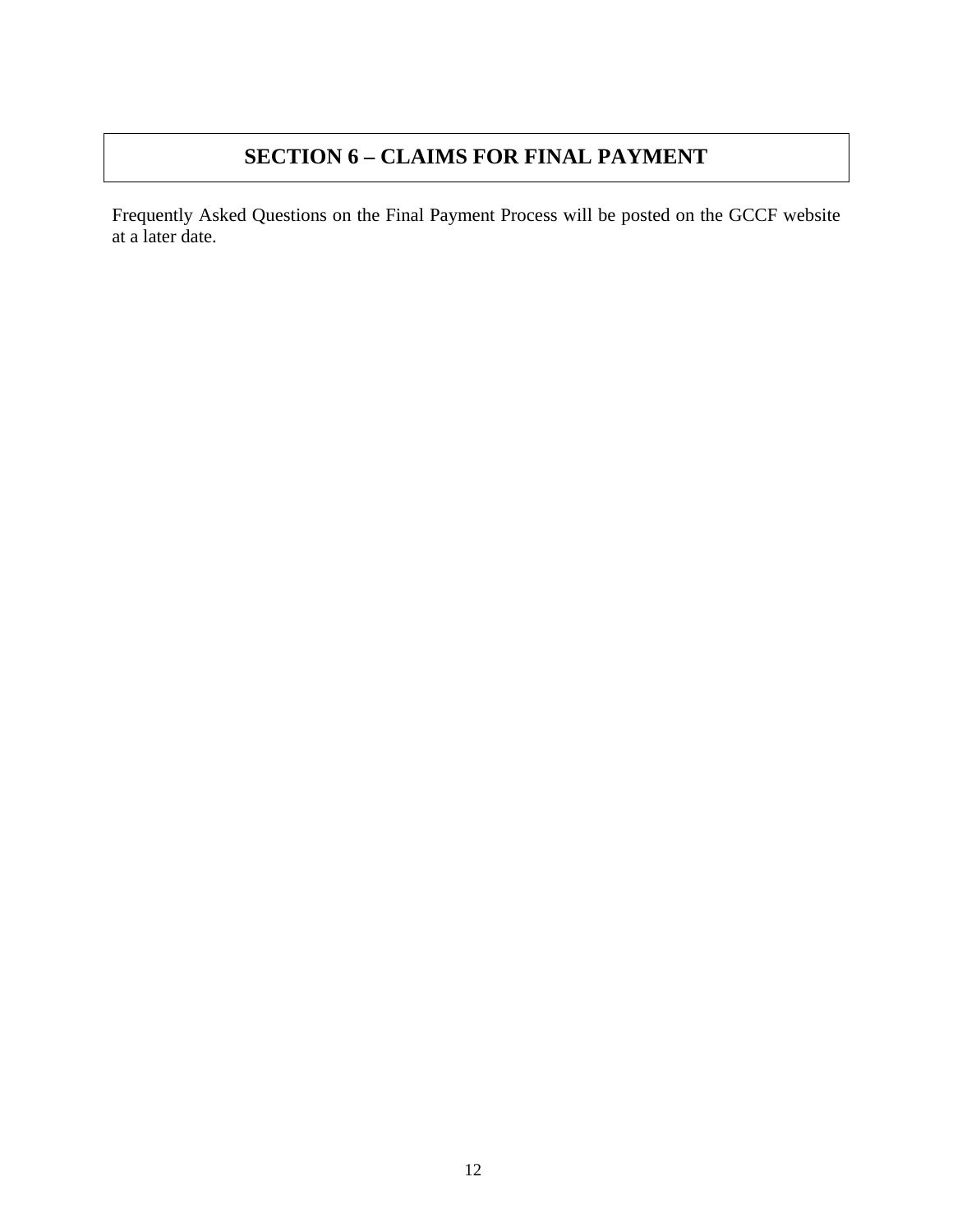# **SECTION 7 – COMPENSATION**

## **7.1 How will the GCCF calculate my payment?**

If your claim is for direct damages resulting from the Spill, you will receive compensation for the amount of damages, costs or lost earnings or profits that you are able to prove with acceptable documentation. If your claim is for indirect economic damages, the GCCF will evaluate whether your claim is compensable and the appropriate amount of compensation based on geographic proximity to the Spill, whether you are dependent on injured natural resources, and the nature of your business. The GCCF will evaluate all claims based on the information and documentation received and will provide you with notice of any deficiencies that you need to cure to receive additional compensation.

## **7.2 What is Collateral Source Compensation and how will it affect my award?**

Collateral Source Compensation includes amounts you have received from benefits for damages incurred as a result of the Spill, such as unemployment insurance, other government benefits or private insurance. These amounts will be deducted from your Final Payment upon determination of your Final Claim by the GCCF. The GCCF will not deduct Collateral Source Compensation from Emergency Advance Payments.

## **7.3 Are gifts or amounts received from charities considered Collateral Source Compensation?**

No. Charitable donations and the value of services or in-kind charitable gifts you receive such as emergency housing, food or clothing are **not** considered Collateral Source Compensation.

## **7.4 Will prior payments made by BP be deducted from my Final Payment?**

Yes. The amounts received by a Claimant for Emergency Advance Payments will be deducted from any Final Payment of a Final Claim.

## **7.5 Will there be any other deductions from my Final Payment?**

Any other earnings or profits you received from another job or another source of earnings or profits during the period for which you are claiming lost earnings or profits will be deducted from the Final Payment. In addition, Emergency Advance Payments you received will be deducted from the Final Payment.

## **7.6 Will the awards be subject to Federal estate or Federal income tax?**

The GCCF will report payments made annually to federal and state taxing authorities, using a Form 1099 or state form equivalent. The GCCF will send you a copy of that form, but cannot give you tax advice regarding any payment issued to you. You should consult your own tax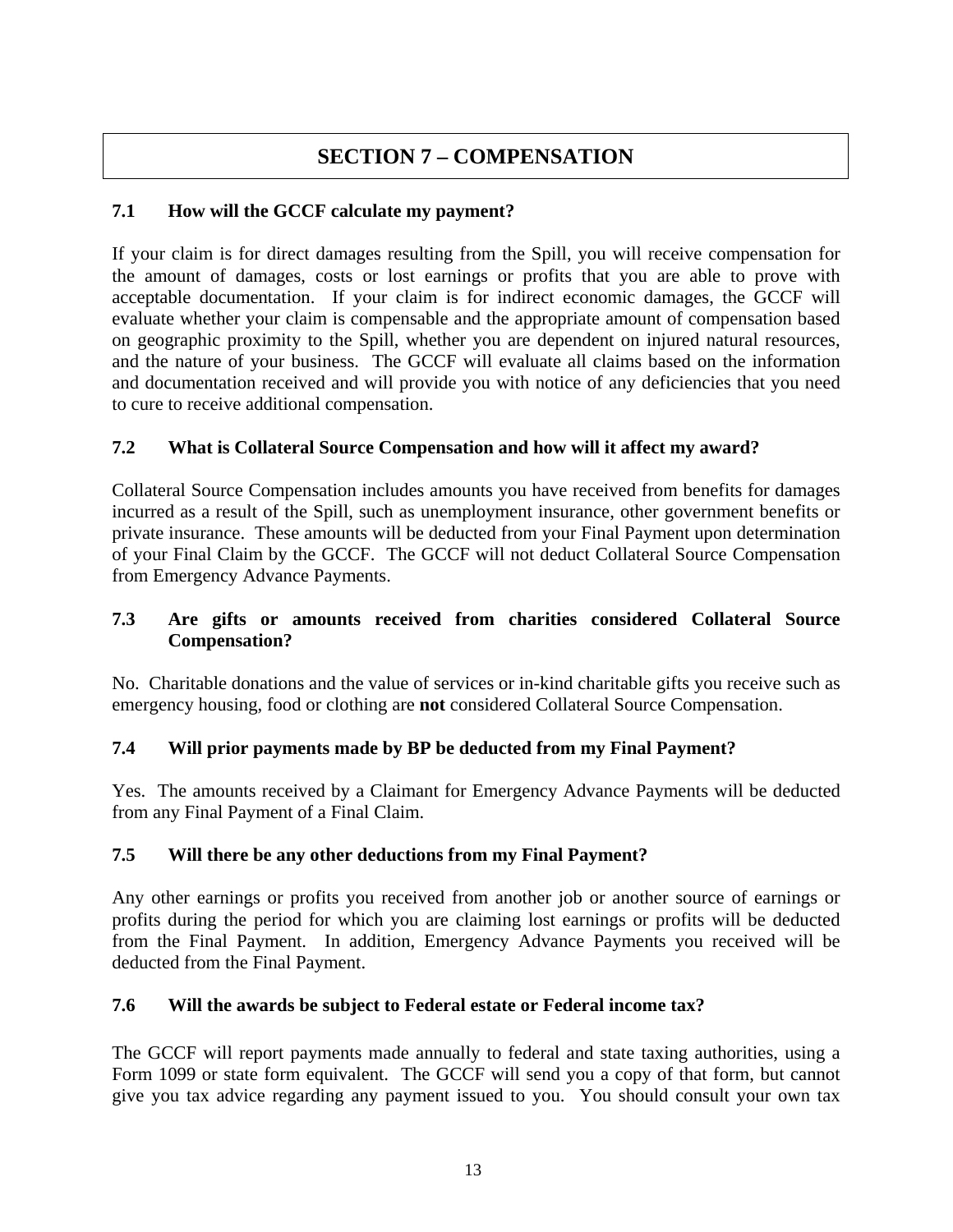advisor to determine the impact of any payment you receive from the GCCF on your individual tax situation.

## **7.7 What paperwork do I need to submit before I can receive payment?**

The documents and proof that you need to submit to qualify for any payment depend on the type of loss or damage you are claiming. See Exhibit A to the Claim Form for a list of required documents for each type of claim.

## **7.8 Can I receive payment at the Claims Site Office?**

No. Payments will be issued through one central payment distribution center and will be sent to claimants by overnight delivery.

## **7.9 Can I receive my payment through direct deposit?**

Yes. You can elect to receive your payment as a wire transfer directly to your bank account.

## **7.10 In what ways can I elect to receive payment?**

You can elect to receive payment by wire transfer or check.

## **7.11 Can payments be made through direct deposit to foreign banks?**

No.

## **7.12 Can direct deposit payments be made to money market or brokerage accounts?**

Yes.

## **7.13 If I elect to receive my payment by check, how will it be sent to me?**

Your payment will be sent via overnight mail, either through Federal Express or the United States Postal Service's Express Mail.

## **7.14 Where will I be able to cash my check?**

If you do not have your own bank account, the GCCF has made arrangements with Whitney National Bank for check-cashing services. Whitney National Bank has branches located throughout the affected region. If you are an Individual and not a Business, and you do not have your own bank account, you may go to any branch of Whitney National Bank and cash up to \$5,000 of your payment in one day. (No fee will be charged by Whitney National Bank for this service.)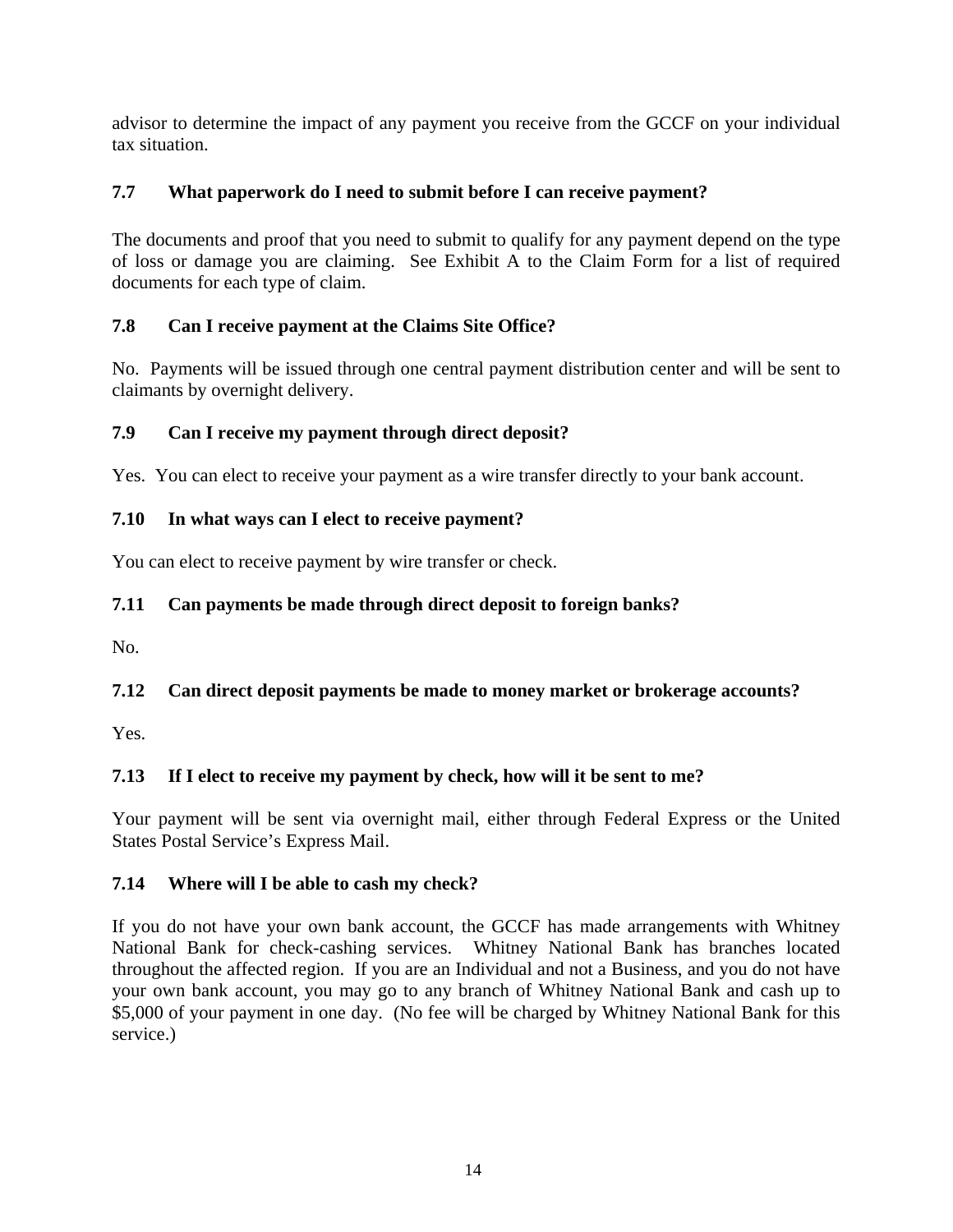#### **7.15 What should I do if I move?**

If you move, you should contact us as soon as possible to ensure that you receive all communication and/or payments to which you are entitled. The quickest way to reach us is by emailing us at info@gccf-claims.com. You may also fax a letter to 1-866-682-1772, or mail a letter to:

#### GULF COAST CLAIMS FACILITY P.O. BOX 9658 Dublin, OH 43017-4958

## **SECTION 8 – REMOVAL AND CLEAN UP COSTS**

## **8.1 Will the GCCF provide compensation for costs associated with a Removal and Clean Up claim?**

Yes, to qualifying claimants. This section describes the eligibility requirements and documentary proof necessary to qualify.

#### **8.2 What are Removal and Clean Up Costs?**

Removal and Clean Up costs are costs that result from actions you took to prevent, minimize, mitigate or clean up damages or anticipated damages from the Spill.

#### **8.3 Who can make a claim for Removal and Clean Up Costs?**

Individuals or Businesses that have incurred costs to remove oil discharged by the Spill and/or costs to prevent, minimize or mitigate oil pollution when there is a substantial threat of a discharge of oil due to the Spill may make a claim. To be paid for these costs, the actions taken must have been approved by the Federal On-Scene Coordinator or are otherwise consistent with the National Contingency Plan.

## **8.4 How will the GCCF calculate Removal and Clean Up Costs?**

The GCCF will compensate you for the reasonable costs associated with actions approved by the Federal On-Scene Coordinator or are otherwise proven to be consistent with the National Contingency Plan to remove oil discharged by the Spill and/or costs to prevent, minimize or mitigate the effects of the Spill. To determine this amount, the GCCF will calculate the total cost by reviewing contractor invoices, proofs of payment, contractor daily logs, disposal manifests, affidavits or witness statements, or other documentation you submit.

#### **8.5 What do I need to prove to make an eligible claim for Removal and Clean Up Costs?**

To be eligible to receive money for your Removal and Clean Up Costs, you need to prove: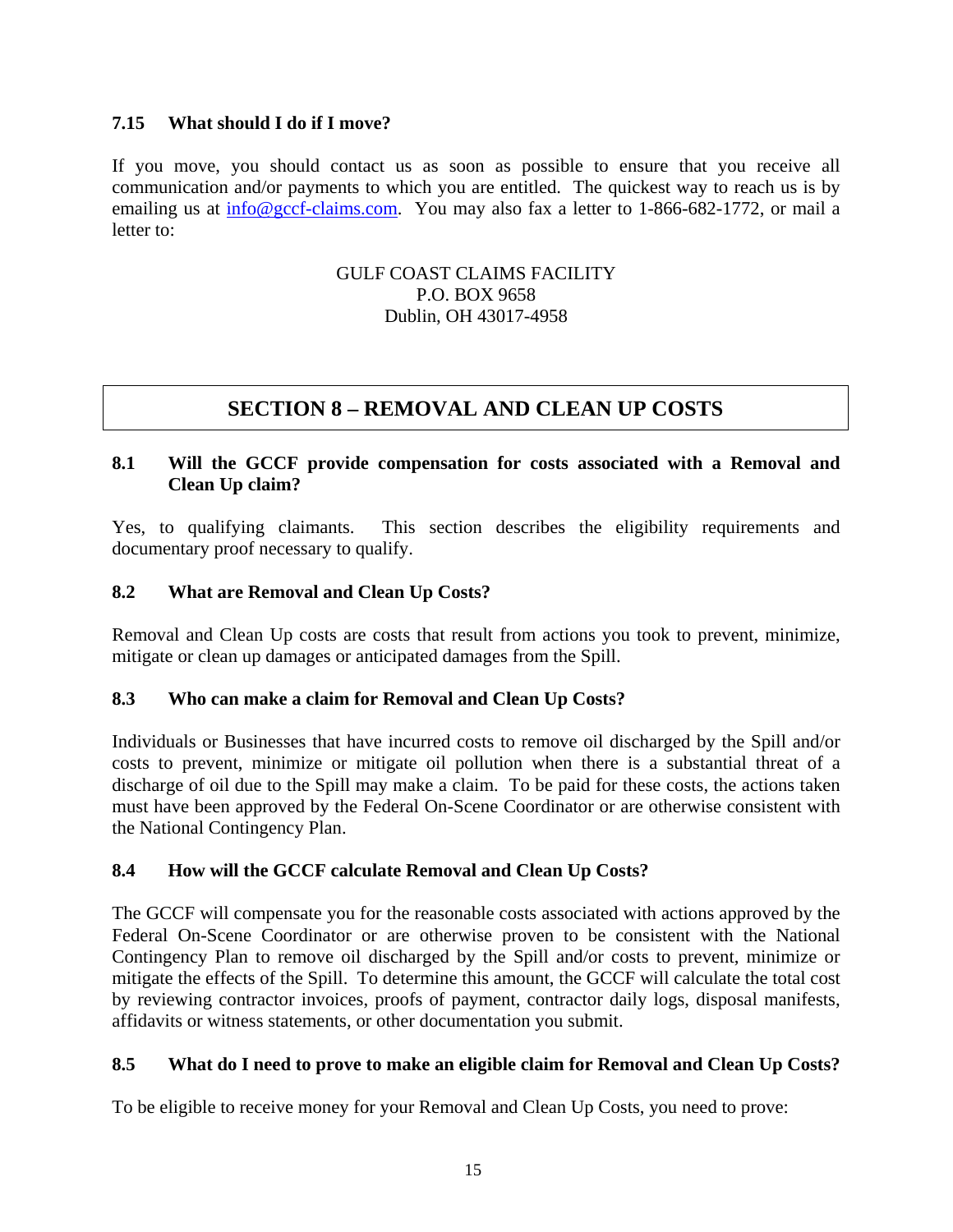- (1) That you incurred expenses to remove, prevent, minimize or mitigate the effects of the Spill;
- (2) That the Federal On-Scene Coordinator approved your removal and clean up actions or the actions are otherwise proven to be consistent with the National Contingency Plan; and
- (3) That the removal or clean up costs you incurred were reasonable.

#### **8.6 What kinds of documents do I need to submit to make a claim for Removal and Clean Up Costs?**

Refer to Exhibit A to the Claim Form for a list of the documents that you must submit with each claim for Removal and Clean Up Costs.

### **8.7 What if the property I cleaned gets damaged again by the Spill? Can I make another claim?**

Yes. If you wish to request a subsequent Emergency Advance Payment for the same claim, you must fill out and submit a Supplemental Request Form for Emergency Advance Payment. You must provide your name and Claimant Identification Number, the amount you are claiming as a subsequent Emergency Advance Payment, the amount you previously received, responses to questions regarding your claim, your signature, and supporting documentation. You will need to provide documentation for your costs incurred.

## **8.8 My property was damaged and I spent money on clean up. Can I claim both Removal and Clean Up Costs and damages to Real or Personal Property?**

Yes. You may claim both property damages and clean up costs.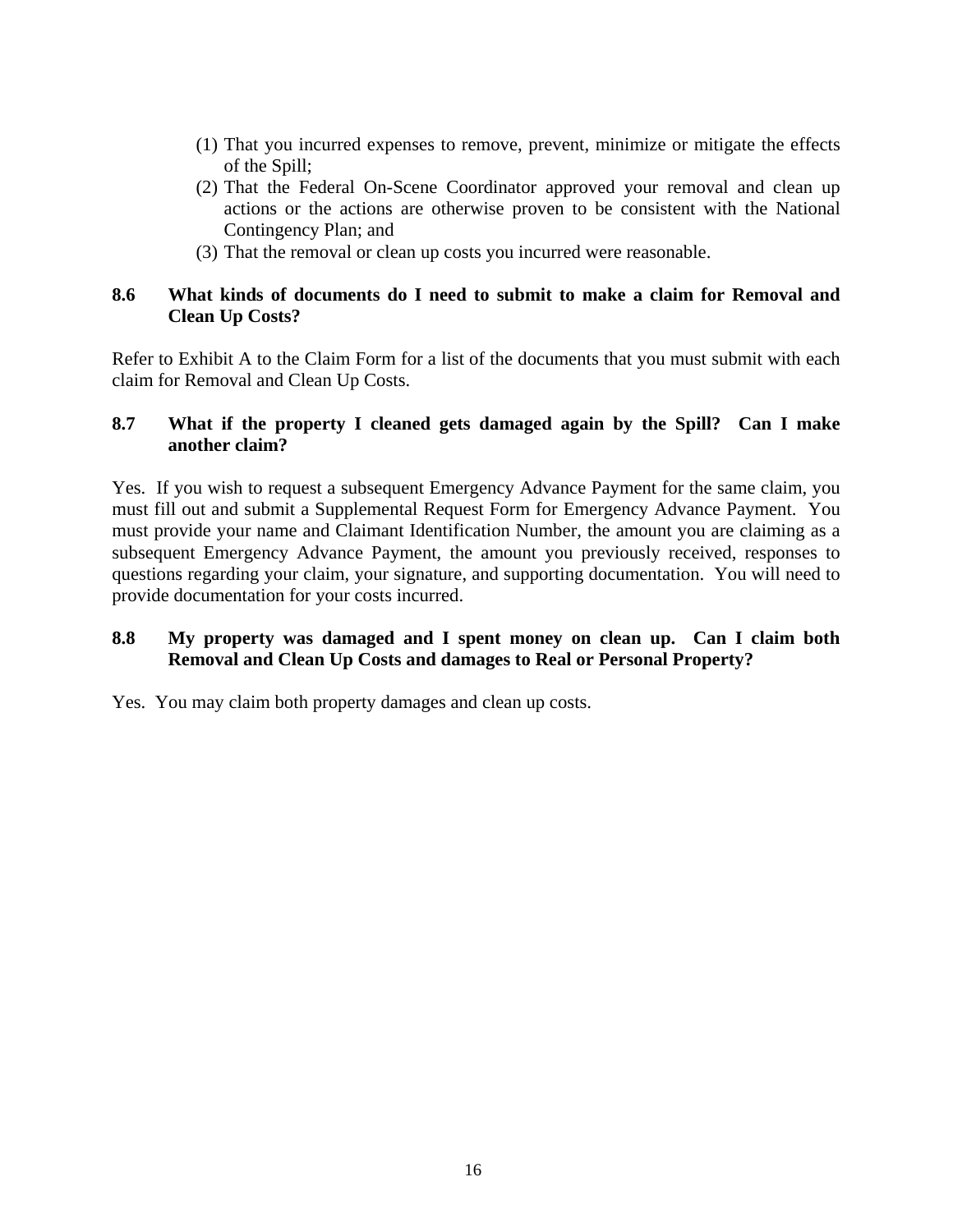# **SECTION 9 – DAMAGE TO REAL OR PERSONAL PROPERTY**

## **9.1 Will the GCCF provide compensation for damage to Real or Personal Property?**

Yes, to qualifying claimants. This section describes the eligibility requirements and documentary proof necessary to qualify.

## **9.2 What is Real Property?**

Real Property is land and buildings, houses, or objects affixed or attached to the land.

## **9.3 What are damages to Real Property?**

Damages include any physical injury or damage to the Real Property.

## **9.4 What is Personal Property?**

Personal Property is equipment, boats, cars, furniture, or objects not affixed or attached to the land and any property not considered real property.

## **9.5 What are damages to Personal Property?**

Damages include any physical injury or damage to the Personal Property.

## **9.6 Who can make a claim for damages to Real or Personal Property?**

Any Individual or Business that owns or rents Real or Personal Property physically damaged or destroyed by the Spill may submit a claim to the GCCF for damages to the affected Real or Personal Property, or for economic losses resulting from the destruction of the affected property. If you are an owner of a property that you lease to someone else, you must notify the lessee that you are filing a claim. If you lease a property from someone else, you must notify the owner that you are filing a claim.

## **9.7 What are the procedures for calculating damages to Real or Personal Property?**

Damages to Real or Personal Property will be measured by the cost of repair or replacement of the property and/or the difference in the value of the property before and after the damage.

## **9.8 What do I need to prove to make an eligible claim for Real or Personal Property?**

You need to prove the following to make an eligible claim:

(1) Information or documentation showing an ownership or leasehold interest in the property;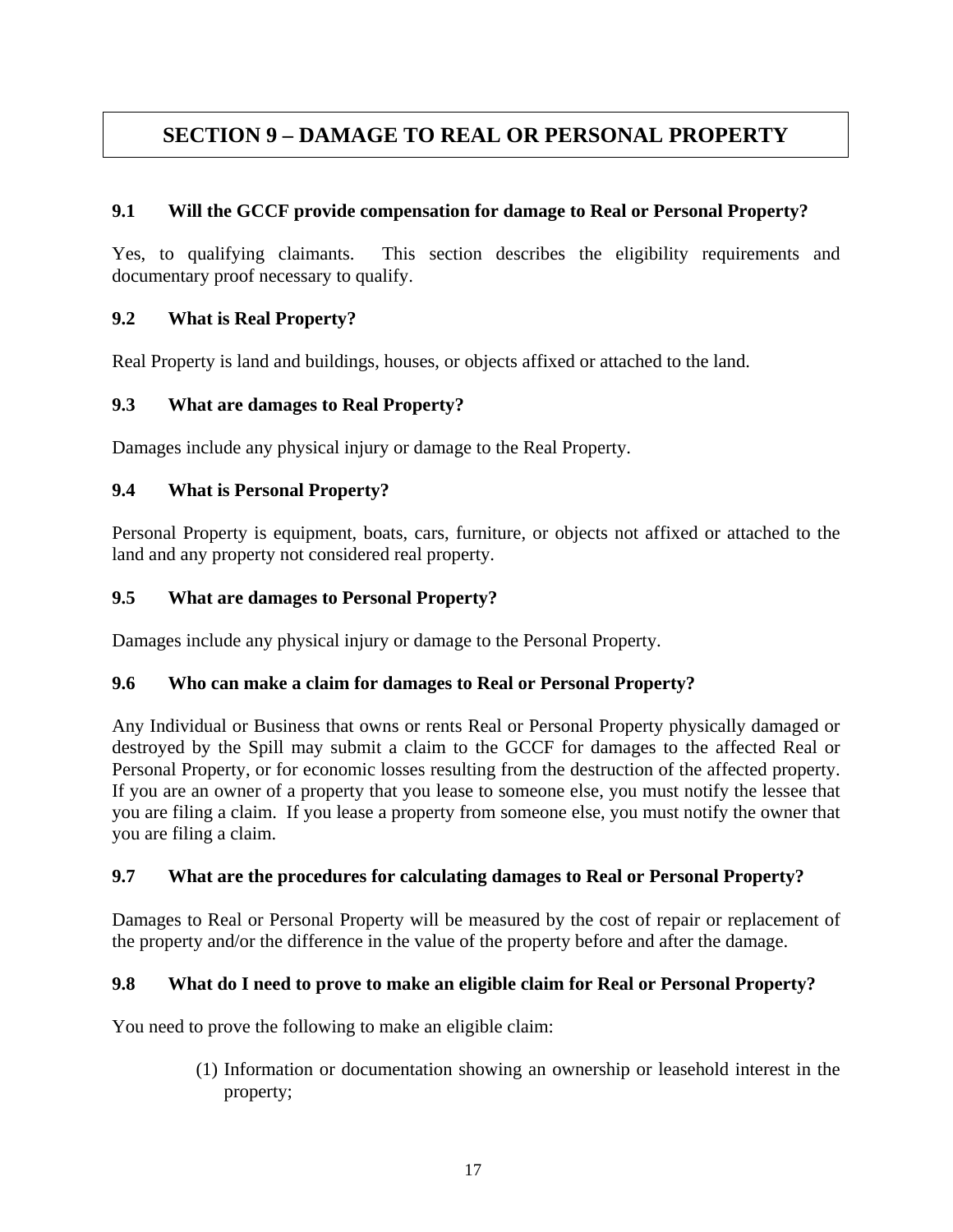- (2) Information or documentation showing the property was physically damaged or destroyed as a proximate result of the Spill;
- (3) Information or documentation showing the damages claimed were incurred as the result of the physical damage to or destruction of the property;
- (4) Information or documentation showing the cost of repair or replacement of the property or economic losses resulting from destruction of the property; and
- (5) Information or documentation showing the value of the property both before and after the damage.

## **9.9 What kinds of documents do I need to submit to make a claim for damages to Real or Personal Property?**

Refer to Exhibit A to the Claim Form for a list of the documents that you must submit with each claim for damages to Real or Personal Property.

## **9.10 Do I have to own the Real or Personal Property?**

No. You can make a claim if you are an owner or a renter. However, the GCCF will not pay the same claim for damages or losses to Real or Personal Property to both an owner and a renter. If you are an owner of a property that you lease to someone else, you must notify the lessee that you are filing a claim. If you lease a property from someone else, you must notify the owner that you are filing a claim.

## **9.11 Who does the GCCF pay if both the owner and renter file the same claim?**

The owner and lessee of the property cannot receive payments for the same damage to the same property. The owner will generally be allowed to pursue the claim, unless the lessee can establish a contractual right to recover damages to the property occurring during the term of the lease.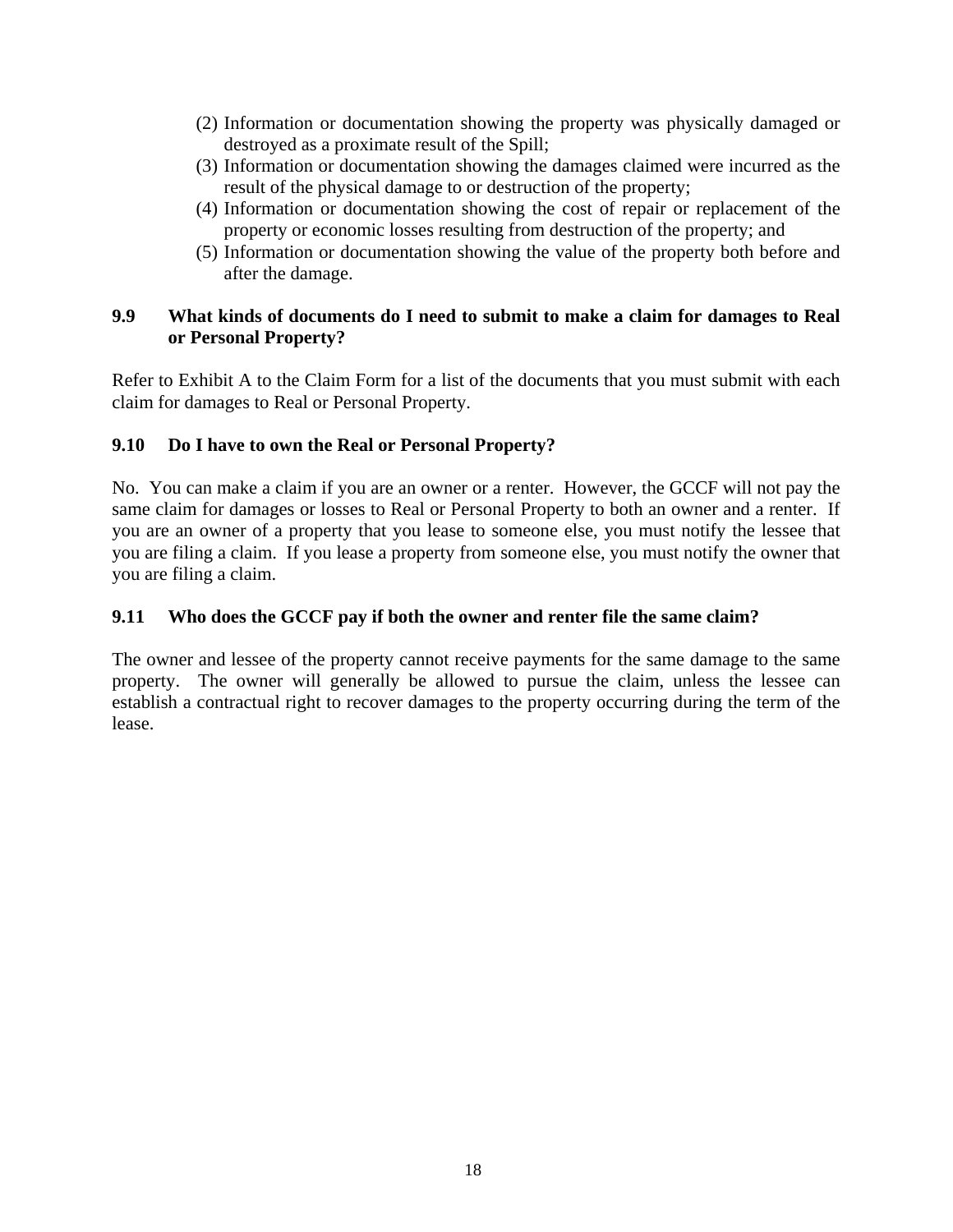# **SECTION 10 – LOST PROFITS AND EARNING CAPACITY**

## **10.1 Will the GCCF provide compensation for Lost Profits and Earning Capacity?**

Yes, to qualifying claimants. This section describes the eligibility requirements and documentary proof necessary to qualify.

## **10.2 What are Lost Earnings?**

Lost Earnings occur when you experience a loss of or reduction in your ability to earn wages or income because of the Spill. If you were unable to engage in your normal job because of the Spill or made less money than usual because of the Spill, you may have experienced Lost Earnings.

## **10.3 What are Lost Profits?**

Lost Profits are loss of income or profits by a Business. If your Business experienced a temporary or permanent loss or reduction in profits due to the Spill, you can make a claim for Lost Profits. Your Business may also have experienced Lost Profits if it was forced to operate under different conditions than those that existed prior to the Spill.

## **10.4 Who can make a claim for Lost Earnings or Profits?**

An Individual or a Business may make a claim for Lost Earnings or Profits.

## **10.5 What kind of documents do I need to submit to make a claim for Lost Earnings or Profits?**

You must show that you suffered Lost Earnings or Profits as a result of injury, destruction or loss of Real Property, Personal Property, or natural resources due to the Spill, but you need not be the owner of the damaged property or natural resources. Refer to Exhibit A to the Claim Form for a list of the required documents that must be submitted with each claim for Lost Earnings or Profits.

## **10.6 What do I need to prove to make an eligible Lost Earnings or Profits Claim?**

To prove an eligible claim you must:

- (1) Identify the specific Real Property, Personal Property or natural resources injured, destroyed or lost due to the Spill; and
- (2) Show that you lost earnings or profits as a result of the injury, destruction or loss of the specific property or natural resources.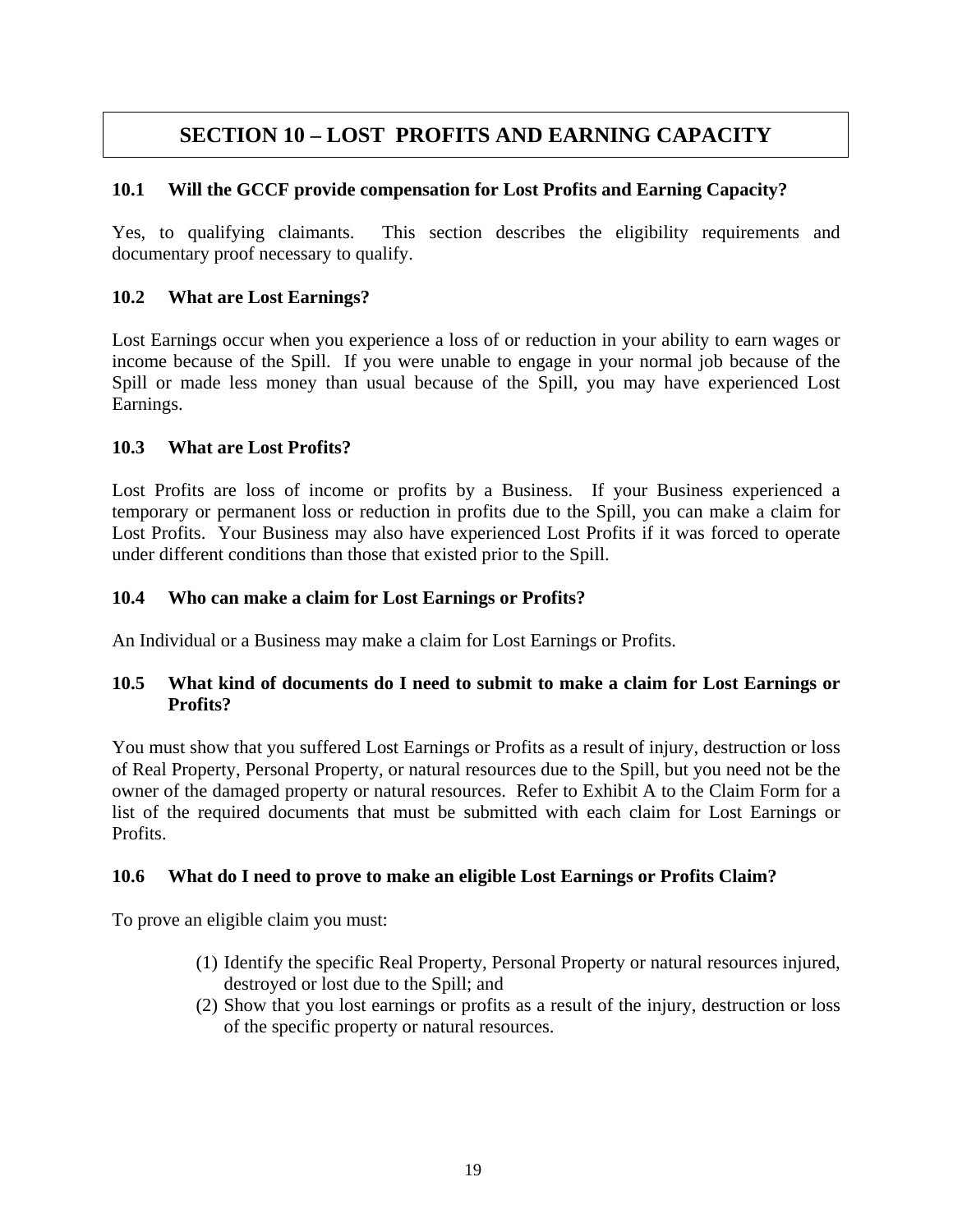#### **10.7 Will state or federal taxes be taken out of payments for Lost Earnings or Profits?**

The GCCF will report annually to federal and state taxing authorities, using a Form 1099 or state form equivalent. The GCCF will send you a copy of that form, but cannot give you tax advice regarding any payment issued to you. You should consult with your own tax advisor to determine the impact of these payments on your individual tax situation.

#### **10.8 I filed a claim for Lost Earnings or Profits with BP and received a check for a limited period, but I have continued to lose income since then. What about my continued loss? Do I need to file a new claim?**

Yes. You will need to submit a new Claim Form to the GCCF to receive additional compensation.

#### **10.9 If I found another job that paid me less than my employment prior to the Spill, can I make a claim? Do you need to know how much money I made?**

Yes. You can make a claim for Lost Earnings or Profits even if you have received some income since the Spill. You will need to provide information about all other sources of income in the Claim Form. Income received after the Spill will be considered in the calculation of total income you lost because of the Spill.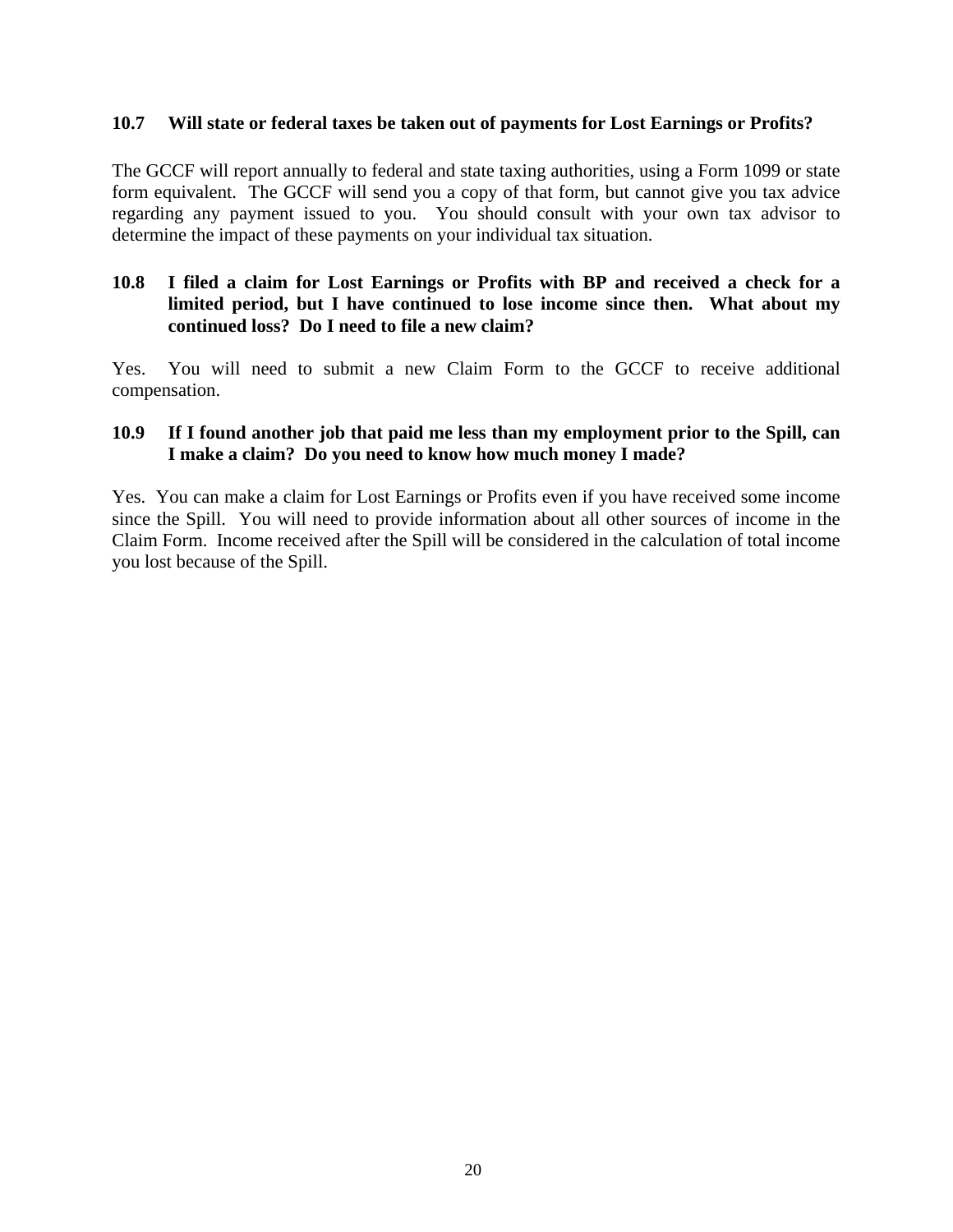## **SECTION 11 – LOSS OF SUBSISTENCE USE OF NATURAL RESOURCES**

#### **11.1 Will the GCCF provide compensation for Loss of Subsistence Use of Natural Resources?**

Yes, to qualifying claimants. This section describes the eligibility requirements and documentary proof necessary to qualify.

### **11.2 What is Loss of Subsistence Use of a Natural Resource?**

Loss of Subsistence Use of a Natural Resource is when an Individual or Business can no longer use a natural resource to obtain food, shelter, clothing, medicine or other minimum necessities of life because the natural resource has been injured, destroyed or lost because of the Spill. For example, an Individual who uses fish or other wildlife for food but can no longer do so because of the Spill may file a Loss of Subsistence Use claim.

#### **11.3 Who can make a claim for Loss of Subsistence Use?**

Any Individual or Business who uses natural resources for food, shelter, clothing, medicine, or other minimum necessities of life and has lost the ability to use the natural resource because of the Spill may make a claim for Loss of Subsistence Use.

#### **11.4 What do I need to prove to make an eligible Loss of Subsistence Claim?**

To prove an eligible claim you must:

- (1) Identify the specific natural resource that has been injured, destroyed or lost as a result of the Spill for which compensation for loss of subsistence use is being claimed;
- (2) Describe the actual subsistence use you made of the natural resource. For example, the use of fish or wildlife for food; and
- (3) Describe how and to what extent the subsistence use was affected by the damaged or destroyed natural resource. For example, the fishing area was closed.

#### **11.5 What kind of documents do I need to submit to make a claim for Loss of Subsistence Use?**

Refer to Exhibit A to the Claim Form for a list of the documents that you must submit with each claim for Loss of Subsistence Use of a Natural Resource.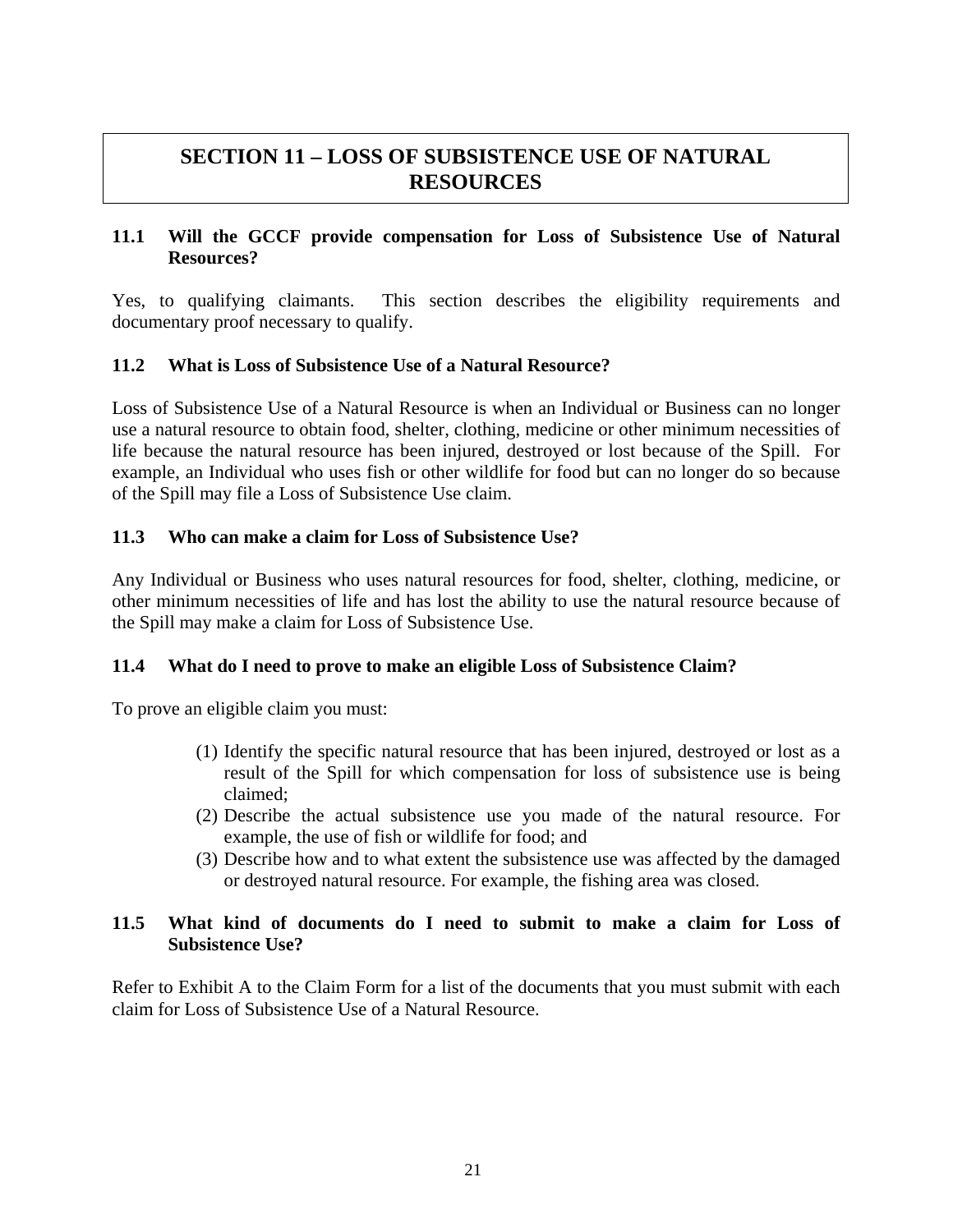# **SECTION 12 – PHYSICAL INJURY OR DEATH**

## **12.1 Will the GCCF provide compensation for Physical Injury or Death?**

Yes, to qualifying claimants. This section describes the eligibility requirements and documentary proof necessary to qualify.

## **12.2 Who can make a claim for Physical Injury or Death?**

Any injured Individual or the authorized representative of a legally incompetent or deceased Individual.

## **12.3 What do I need to prove to make an eligible claim for Physical Injury or Death?**

To make an eligible claim for Physical Injury or Death you must provide the following:

- (1) Medical records reflecting diagnosis by a medical practitioner, or death certificate;
- (2) Cause of the injury;
- (3) Location where injury occurred;
- (4) Evidence of total or partial disability;
- (5) Expenditures for medical care not otherwise compensated; and
- (6) If you are claiming loss of income, proof of lost income.

## **12.4 What is a Physical Injury?**

A physical injury is an injury to the body proximately caused by the Spill or the explosion and fire associated with the Deepwater Horizon incident, or by the cleanup of the Spill. An injury that relates to emotional or mental health is not a physical injury and is not an eligible claim.

## **12.5 Who is considered a licensed medical professional?**

A licensed medical professional is a medical provider who is licensed by the state and authorized by the state to prescribe medications.

## **12.6 What kinds of documents do I need to submit to make a claim for Physical Injury or Death?**

Refer to Exhibit A to the Claim Form for a list of the documents that you must submit with each claim for Physical Injury or Death.